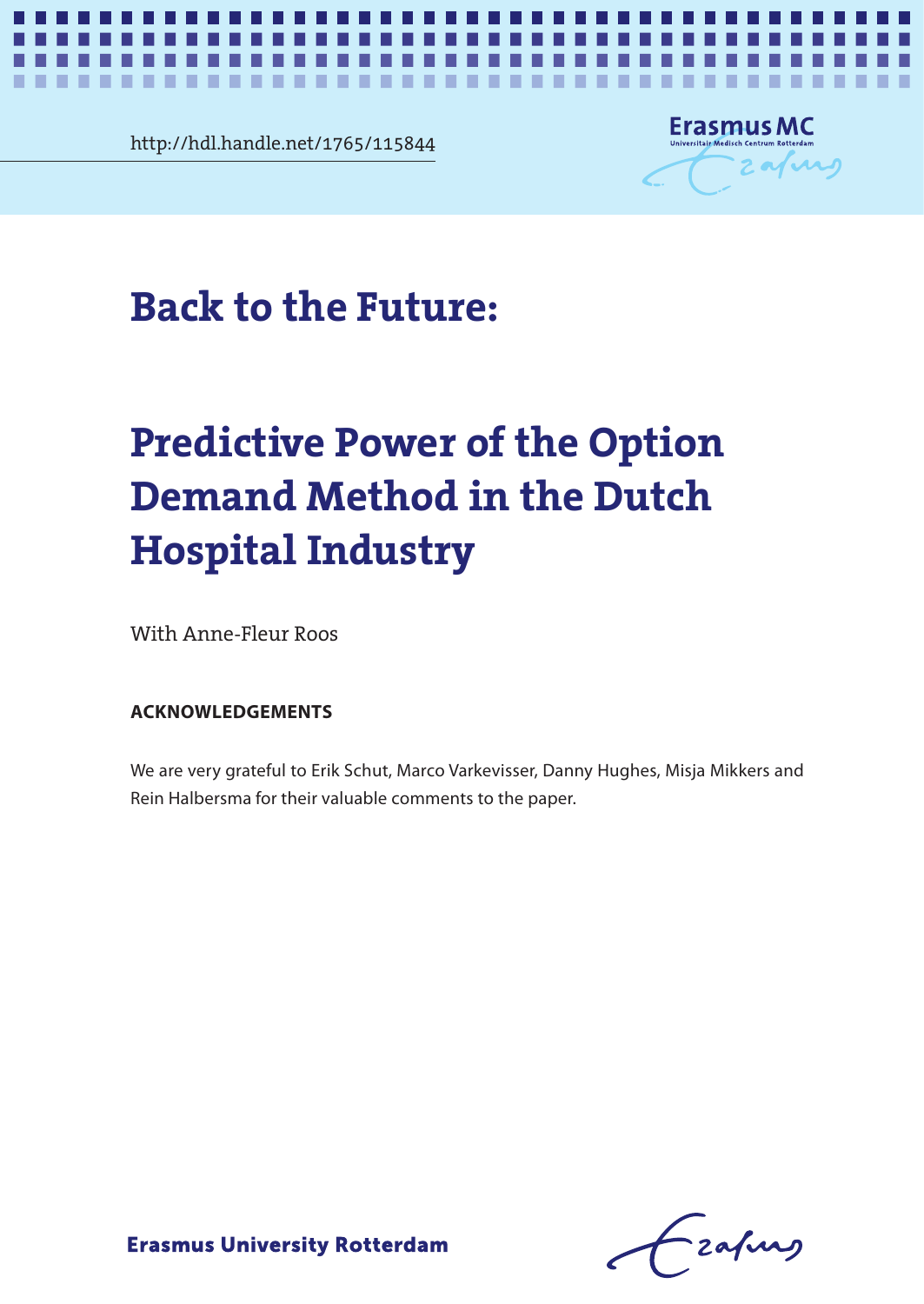## **ABSTRACT**

Antitrust authorities need new approaches to predict the effects of healthcare mergers. Merger simulation models are promising alternatives to highly debated traditional approaches, but they have only been validated to a limited extent. This paper evaluates the predictive power of the Option Demand method, a merger simulation model developed specifically for the US hospital market. We contrast the predictions of the merger simulation model to the estimated price effects of a consummated merger between two Dutch hospitals. We find that the Option Demand method could be a valuable addition to the antitrust agencies' toolkit, but that more research is necessary.

Frafing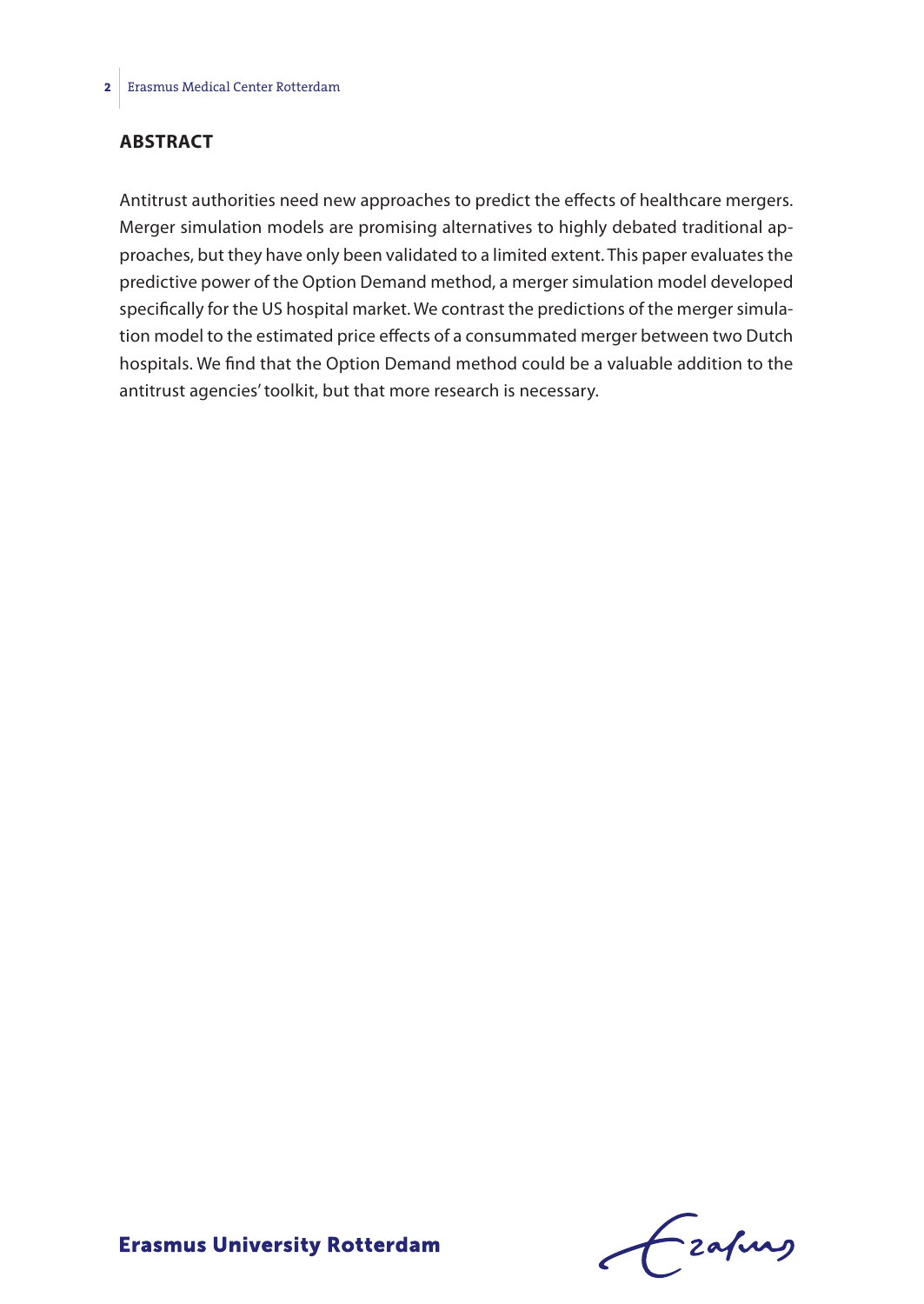## **INTRODUCTION**

In competitive markets, the aim of preventive merger control is to prohibit anticompetitive consolidation. To determine whether a merger between two (or more) firms will result in anticompetitive price increases (and/or quality decreases), antitrust authorities need to carry out an *ex ante* (prospective) review. Unfortunately, the approaches that are commonly used to prospectively review mergers are problematic. Generally, these methods first define the relevant market for the industry being studied and then use market shares to infer how the merger could affect competition in that market (Shapiro 2010; Werden and Froeb 2006). However, in order to delineate the relevant market, they typically rely on disputed methodologies and the conclusions drawn from the resulting analysis will depend heavily on how that market is defined. Moreover, these measurements are imperfect indicators of market power and so they do not necessarily reveal the actual exercise of market power. Merger reviews in the healthcare sector are subject to an additional difficulty because there are unique factors that render the most commonly used tests for measuring geographic markets less reliable in healthcare than in other sectors (Elzinga and Swisher 2011). Antitrust authorities therefore struggle to delineate the healthcare market effectively (Gaynor and Town 2012; Varkevisser and Schut 2012; Capps et al. 2002).

The most promising alternatives to these traditional approaches to review mergers are Merger Simulation Models (MSMs). The use of MSMs has clear advantages over the traditional approaches. MSMs use structural models to represent specific industries. By calibrating these models to the specifics of the market being studied, they can be used to predict the price effects of a merger directly (Werden 2005). Merger simulations take into account more than just market shares and concentration levels; they provide direct evidence and do not require or depend upon arbitrary market definitions (Argue and Shin 2009). For all these reasons, interest in MSMs is growing, both in the US and the EU (see e.g. Budzinski and Ruhmer 2009; Argue and Shin 2009; Walker 2005; Kalbfleisch 2005). However, the important question of whether MSMs are able to predict anticompetitive price increases accurately has not yet been answered conclusively. So far, MSMs have only been validated to a limited extent; they are always used in combination with traditional approaches and have rarely been subject to public scrutiny (Budzinski and Ruhmer 2009). Only merger simulation models that can produce reliable predictions are useful for merger policies, and the key issue with any merger simulation is its predictive capacity.

This paper contributes to the small, but growing, body of literature relating to the evaluation of merger simulation methods by evaluating the predictive powers of a reduced-form MSM that was developed specifically for hospital markets. The reducedform MSM that we tested is referred to by its developers as the Option Demand method

frafing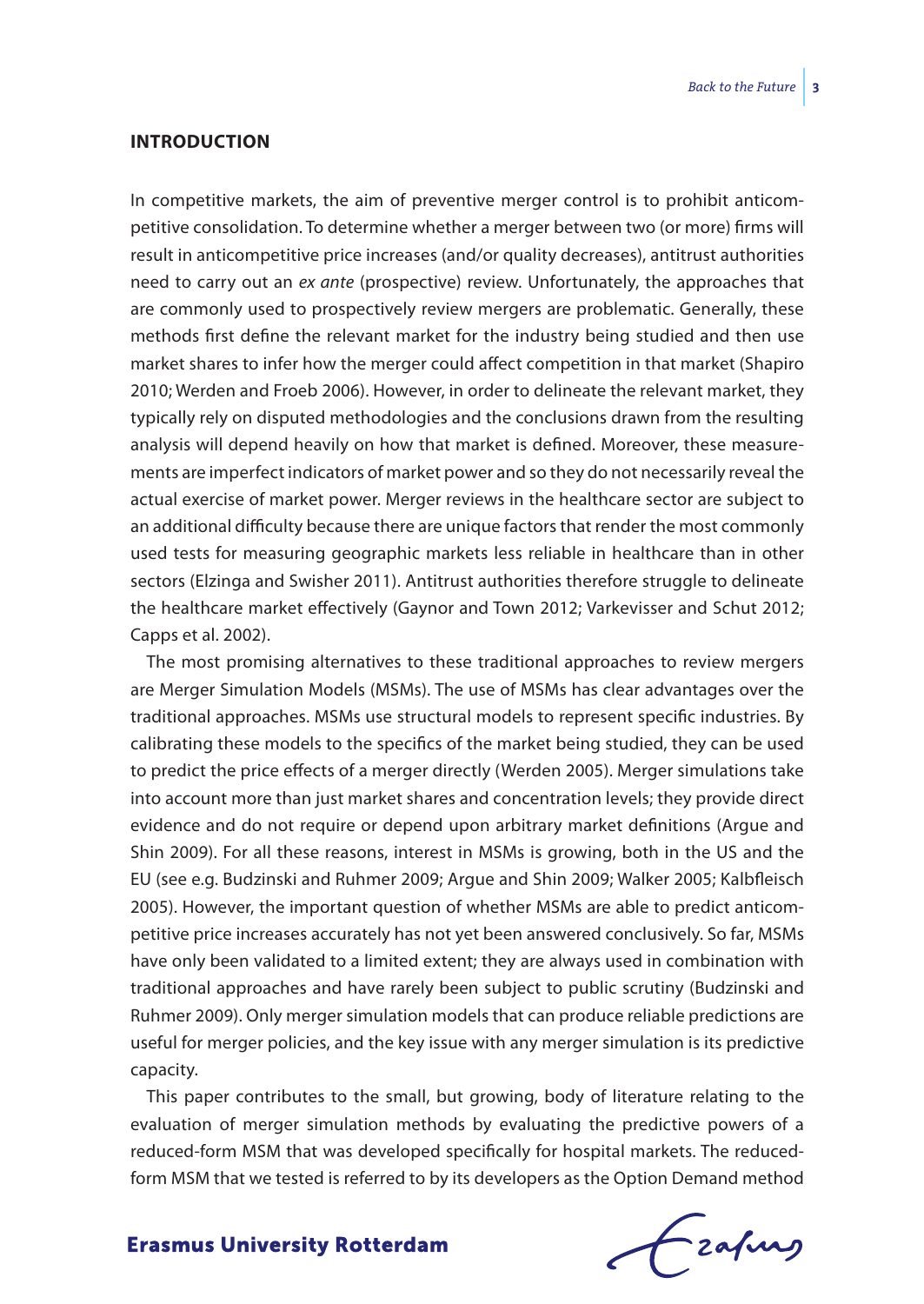(OD method). In the literature, this model is also referred to as the Capps, Dranove and Satterthwaite (CDS) or Willingness-to-Pay (WTP) model. The OD method is designed specifically to model markets in which managed care organizations or health insurers (selectively) contract with hospitals (Capps, Dranove, and Satterthwaite 2003; Town and Vistnes 2001). Recently, this model has been generalized by Gowrisankaran, Nevo and Town  $(2015)^{43}$ .

In this paper, we use the OD method to predict the price effects of a hospital merger between a general acute care hospital (hospital M1) and a neighboring general acute care hospital that also provides tertiary hospital care (hospital M2) that took place in the Dutch hospital market<sup>44</sup>. From the viewpoint of the Option Demand method, the current Dutch healthcare system bears evident similarities with the US healthcare system. We explicitly take the multiproduct nature of hospitals into account by examining the price effects of the hospital merger for different hospital products. We also allow for potential differences in bargaining outcomes between neighboring locations by predicting the merger effects for each location. We use an instrumental variable approach to control for potential endogeneity issues. The actual price effects of the merger that we study are determined through a difference-in-difference (DiD) technique (Roos et al. 2017). By contrasting the simulated price effects with the actual price effects of the merger, we are able to evaluate the predictive power of the Option Demand method for hospital mergers in the Dutch context.

This paper is structured as follows. In section 1, we discuss how to identify unilateral effects after a horizontal merger and we consider the small number of available studies that evaluate the accuracy of merger simulation models. Section 2 describes the Option Demand model and discusses the applicability of the Option Demand method to the Dutch healthcare industry. Section 3 focuses on the modeling details of the Option Demand method and in section 4 we focus on the details of the estimation that we carried out. Section 5 describes the data that were used and section 4 presents the results. In section 7 we briefly discuss the findings of the retrospective study and compare the simulation results with the effects of the actual merger. In section 8 we present our conclusions on the predictive power of the reduced-form merger simulation model that we have applied.

Frahing

<sup>43</sup> For an extensive review of the literature on modeling hospital competition, see Gaynor, Ho and Town (2015).

<sup>44</sup> For reasons of confidentiality, we anonymize the merged hospitals' and health insurers' names. For the same reason, the merger year is reported as *t* (*t* lies in the period 2005 – 2012).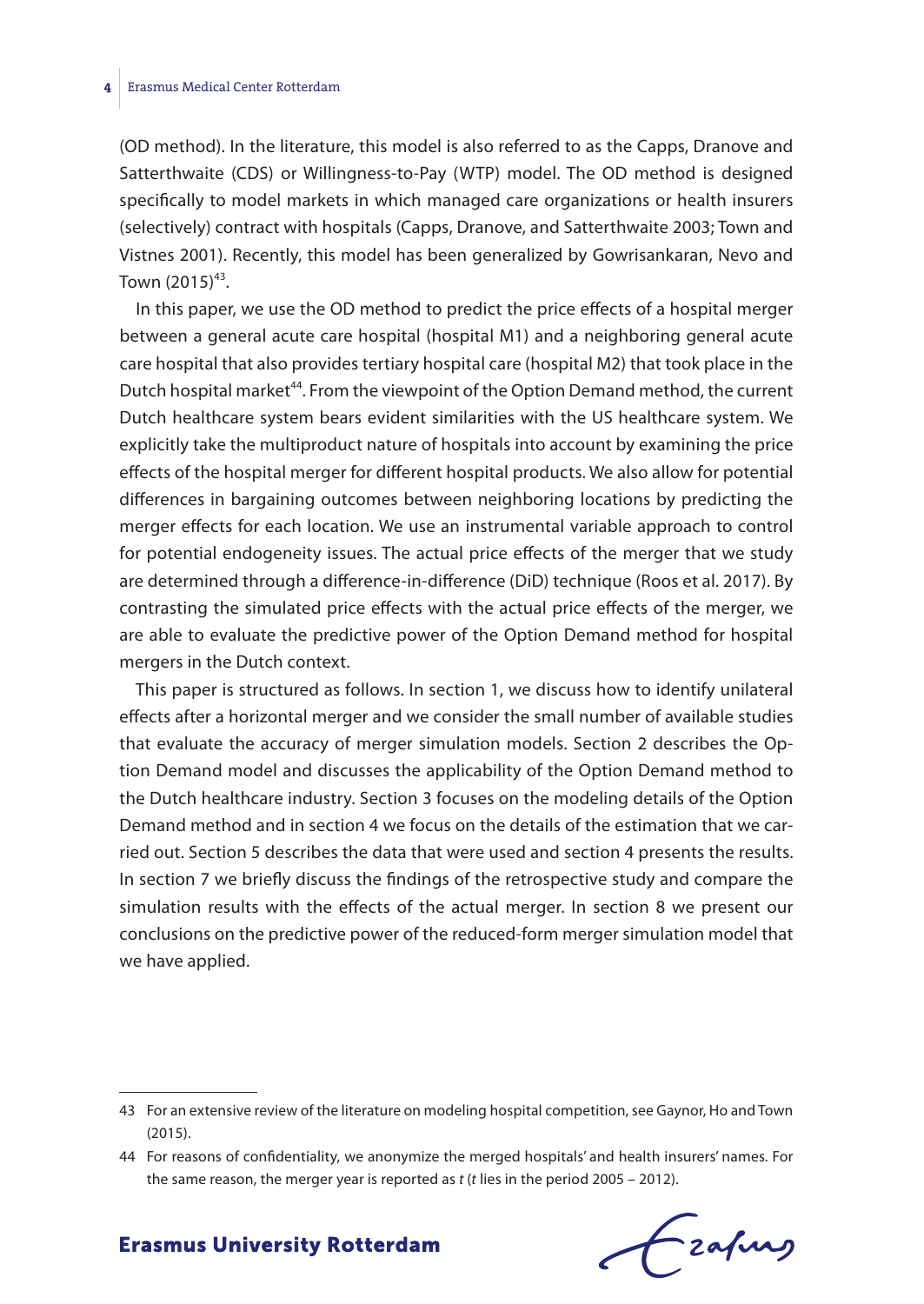#### **1. MERGER SIMULATION MODELS**

#### **A. Identifying unilateral effects after a horizontal merger**

According to most national and supranational antitrust laws, mergers must be reported to an antitrust authority prior to being consummated $45$ . After notification, the antitrust authorities carry out a review of the proposed merger, in which they make inferences regarding the expected anticompetitive effects of a merger in the relevant market. In general, horizontal mergers may give rise to two types of anticompetitive effects: (i) unilateral and (ii) coordinated effects. Both unilateral and coordinated effects may lead to higher post-merger prices, but prospective merger analyses focus predominantly on predicting the unilateral effects that a merger may cause (Baker 2003). In this paper, we also focus on the potential for unilateral effects.

Two methods are available to determine unilateral effects quantitatively: (i) a market definition approach and (ii) methods to predict unilateral effects directly. The market definition approach first defines the market and then hypothesizes on the merger-effect in that market. However, the market definition approach has several shortcomings, particularly when applied to the hospital industry (Dranove and Ody 2016; Elzinga and Swisher 2011; Gaynor, Kleiner, and Vogt 2011; Kaplow 2011; Shapiro 2010; Varkevisser, Capps, and Schut 2008; Capps et al. 2002). For example, the approach assumes that a product is either inside or outside the market. The products in the market are assumed to be subject to equal competitive pressure, while the products outside the market are not taken into account. However, in a market with differentiated products - which is typically the case for hospital markets - the degree of competition between two products depends on their substitutability and it is often difficult to draw meaningful boundaries between markets (Werden and Froeb 2006). Furthermore, it is only when very specific assumptions are made (e.g. homogeneous goods) that market shares can be translated into unilateral price effects (Kaplow 2011). The Elzinga-Hogarty test, in particular, has also been criticized because of its limited applicability to the hospital industry, mainly because of what has become known as the silent majority fallacy (e.g. Elzinga and Swisher 2011; Capps et al. 2001).

Given the drawbacks of the market definition approach, alternatives such as MSM that screen or predict anticompetitive effects directly and that circumvent the need for market delineation are promising alternatives.

<sup>45</sup> See 15 USC §18A for the US and the competition laws of the EU Member States or EC:2004 for the European Union's rules on prior merger notification.

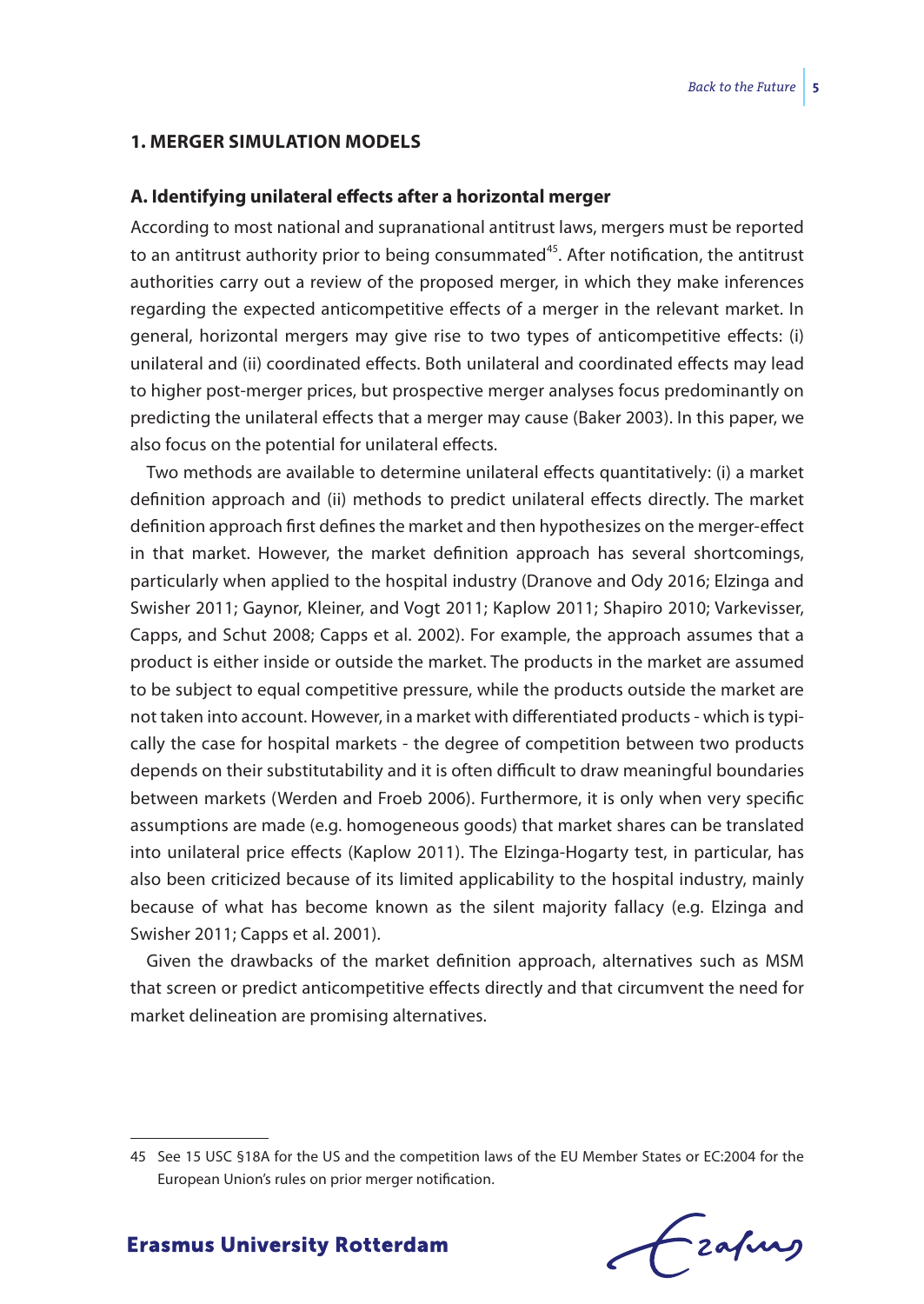## **B. Merger Simulation Models**

An MSM builds a structural model of the industry being studied. Typically, a structural model consists of (i) a demand model, which models the consumers' decision-making process and (ii) a model of competition, which models the supply-side of the market on the basis of the firm's behavior, the actions of its rivals and the consumer demand model. Having defined the competition model that best fits the industry being studied, the demand model can be estimated and the model of competition should be calibrated with pre-merger data. Next, a merger can be simulated by changing the ownership structure, for example by modeling that the number of competitors in a market decreases from 4 to 3 after merger (Budzinski and Ruhmer 2009).

A major issue with merger simulations is their predictive power and, thus, their credibility as a technique in the prospective merger review process (Budzinski and Ruhmer 2009). Only MSMs that are able to predict the actual effects of mergers accurately are useful for merger policy. Weinberg and Hosken (2013) stipulate that there are two methods for testing structural models: (i) the marginal costs approach, in which the actual (observed) marginal costs are contrasted with the marginal costs calculated by the calibrated simulation model; and (ii) the market structure approach, in which actual (observed) changes in price and/or quality following a merger are contrasted with the changes in price and/or quality simulated by the structural model. Budzinski and Ruhmer (2009), Werden and Froeb (2006) and Davis and Garcés (2010; chapter 8) describe both these methods in detail. Our study employs the second approach. Hence, we use past changes in market structure and the resulting price effects to test the accuracy of a (reduced-form) merger simulation model.

There are a handful of studies that have used the market structure approach to test merger simulation models. In addition to the three studies reviewed by Budzinski and Ruhmer (2009) (i.e. Pinkse and Slade 2004; Peters 2006 and Weinberg and Hosken 2013<sup>46</sup>), Weinberg (2011), Friberg and Romahn (2015), Greenfield, Kreisle and Williams (2015) and Björnerstedt and Verboven (2016) also apply this approach. The studies differ in their efficacy (i.e. whether they are able to accurately predict price effects). In terms of methodology, they most often use a Bertrand model to model market competition. The studies use different demand functions to reflect the differences in industries and data and they also differ in the methodology that they employ to compare the simulated price changes to the actual price changes induced by the merger. Also, none of the previous studies have focused on hospital merger cases, although the problems that arise from using the more traditional market definition approaches are particularly strik-

frafing

<sup>46</sup> Budzinski and Ruhmer (2009) review an earlier version (working paper: Weinberg. Matthew C. and Daniel Hosken. 2008. 'Using Mergers to Test a Model of Oligopoly'. *Working paper.* University of Georgia) of Weinberg and Hosken (2013).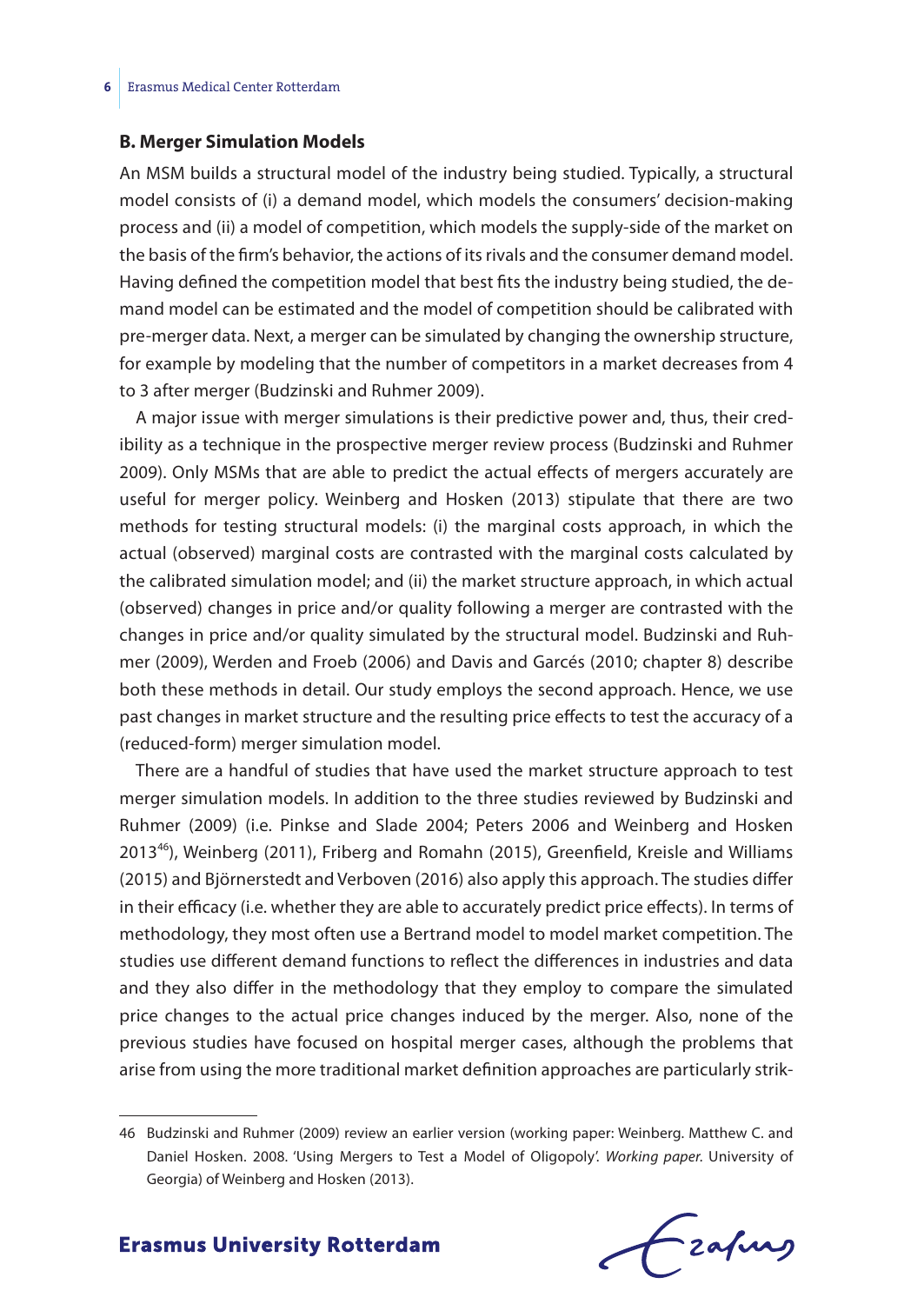ing in this sector (e.g. Elzinga and Swisher 2011). A notable exception is a recent FTC working paper (Garmon 2016) that reflects on the accuracy of hospital merger screening methods. The study concludes that the market definition approach is less accurate at predicting post-merger price effects than more recently developed models, including the Option Demand method (Garmon 2016). In contrast to Garmon (2016), we do not focus on contrasting the results of traditional approaches versus MSMs but rather on the predictive powers of one reduced-form MSM that is tailor-made for the healthcare industry: the Option Demand model.

# **2. THE OPTION DEMAND METHOD AND ITS APPLICABILITY TO THE DUTCH HEALTHCARE SYSTEM**

## **A. What are Option Demand markets?**

The Option Demand model that we evaluate in this paper was developed by Town and Vistnes (2001) and further refined by Capps, Dranove, and Satterthwaite (2003) and Gowrisankaran et al. (2015). The papers developed a framework for analyzing bargaining relationships between hospitals and insurers under selective contracting. Under such a healthcare system, consumers buy health insurance from health insurers. The consumers decide on a specific health insurance policy on the basis of the network of hospitals that the insurance contract offers and the premium. Each hospital renegotiates the terms of its contracts with health insurers on a regular basis. The idea is that the (threat of) selective contracting of hospitals may enable insurers to negotiate lower prices and/or higher quality, which may lower premiums (Ho 2009).

The OD method builds on this two-layer model of the hospital industry; that is, it models that (i) consumers buy health insurance from health insurers before fully knowing their medical needs and (ii) health insurers bargain and contract with healthcare providers (here: hospitals) on behalf of their insured. Following Dranove and White (1996), Capps, Dranove, and Satterthwaite (2003) refer to markets that exhibit these two layers as 'Option Demand' markets (or OD markets), since the consumer commits to a possibly restricted network of hospitals when he buys health insurance prior to knowing his future healthcare needs and when he is in need of specific care, he has the option of visiting any of the contracted hospitals. The value that a consumer then places on health insurance depends on his expected demand for healthcare and the expected utility that a particular hospital from this network will provide him. This value can be expressed as Willingness-To-Pay (WTP). The notion of WTP gives an estimate of how much consumers are willing to pay *ex ante* to retain access to this hospital in the network. The WTP is therefore a proxy of the hospital's market power: a hospital with a high WTP score will

Frahing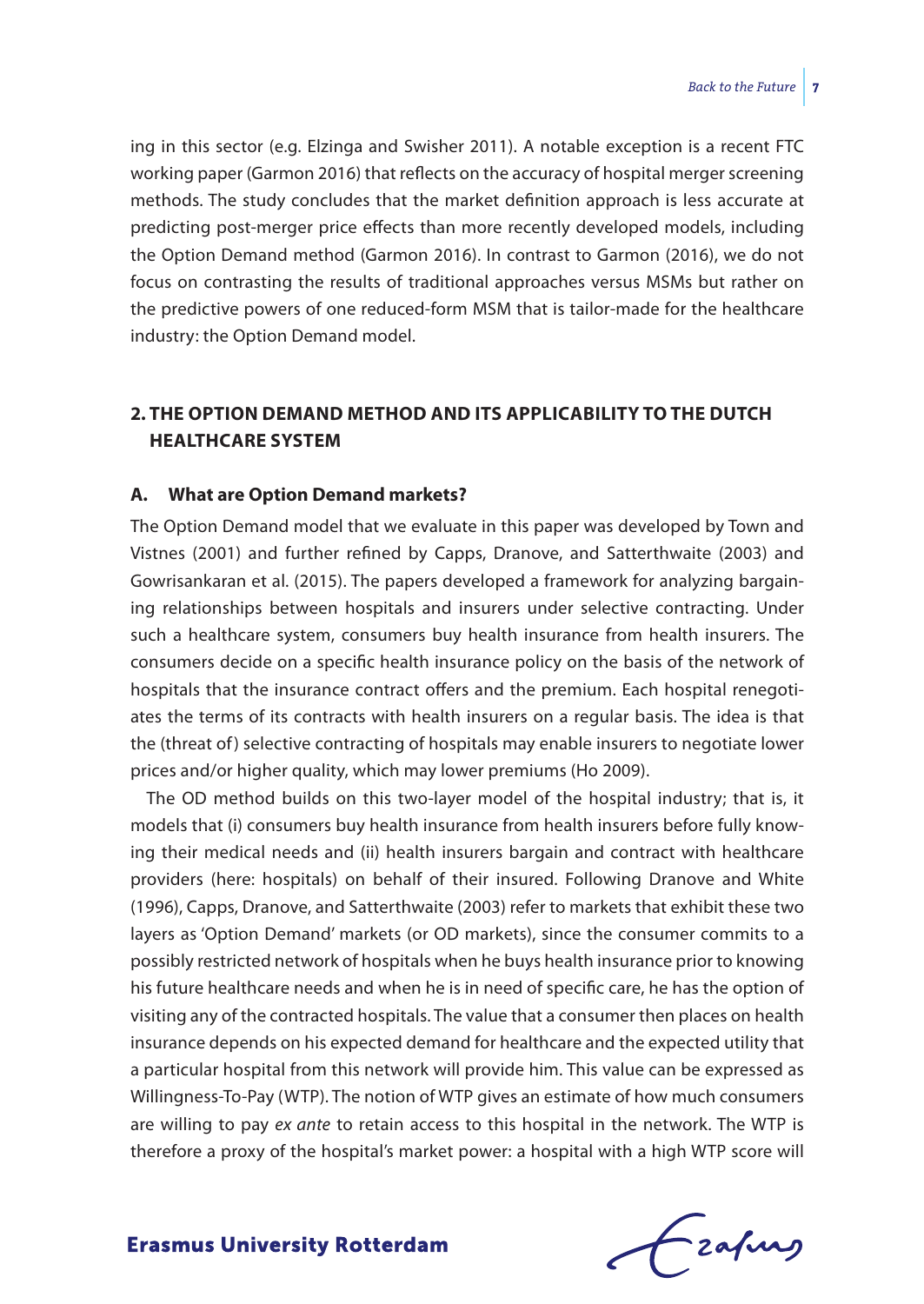be better able to secure higher prices from the health insurer than a hospital with a low WTP score (Capps, Dranove, and Satterthwaite 2003:738).

## **B. The applicability of the Option Demand method to the Dutch healthcare sector**

To date, the OD method has been applied by Capps, Dranove, and Satterthwaite (2003), by Dranove and Sfekas (2009) and by Dranove and Ody (2016) who find a positive relationship between hospital profits and WTP. Garmon (2016) finds an imprecise relationship between prices and WTP. The OD method has also been applied by the US Federal Trade Commission (Dranove and Ody 2016; Garmon 2016).

From the viewpoint of the Option Demand method, the current Dutch healthcare system bears similarities with the US healthcare system. In recent decades, the Dutch healthcare system has moved away from strict governmental supply-side regulation and towards regulated (or 'managed') competition (Van de Ven and Schut 2008; Schut and Van de Ven 2005). Of particular importance to this paper is the gradual introduction of hospital-insurer bargaining since 2005. In 2005, a product classification system for hospital and medical specialist care was introduced. Each activity and/or hospital service associated with a patient's demand for care, including outpatient care, is referred to as a Diagnosis and Treatment Combination (or DTC)<sup>47</sup>. Following the introduction of the DTC system, the room for free negotiations between hospitals and health insurers on prices, volume and quality was gradually increased from 10% of hospitals' revenue in 2005, to 20% in 2008, to 34% in 2009 and to 70% in 2012. The remainder of hospital prices is regulated by the Dutch Healthcare Authority. For those services in the free-pricing segment, each hospital typically renegotiates the terms of its contracts with health insurers on an annual basis. Health insurers are allowed to contract selectively with healthcare providers.

The two-layer model that underlies the OD method seems to reflect the Dutch healthcare system accurately; consumers buy health insurance from health insurers and health insurers bargain and contract with hospitals on behalf of their enrollees. In the early years of the reform selective contracting was limitedly used. However, over the years, the number of health insurers offering contracts with restricted provider networks has increased. Furthermore, the introduction of a new Health Insurance Act has led to strong price competition between health insurers, and health insurers have put increasing pressure on hospitals to charge lower prices (Schut and Van de Ven 2011). The threat of selective contracting, rather than its actual use, may already have had an impact on

Czapurs

<sup>47</sup> The DTC system is based on the concept of DRGs (Diagnosis-Related Groups) but constitutes a newly developed classification system.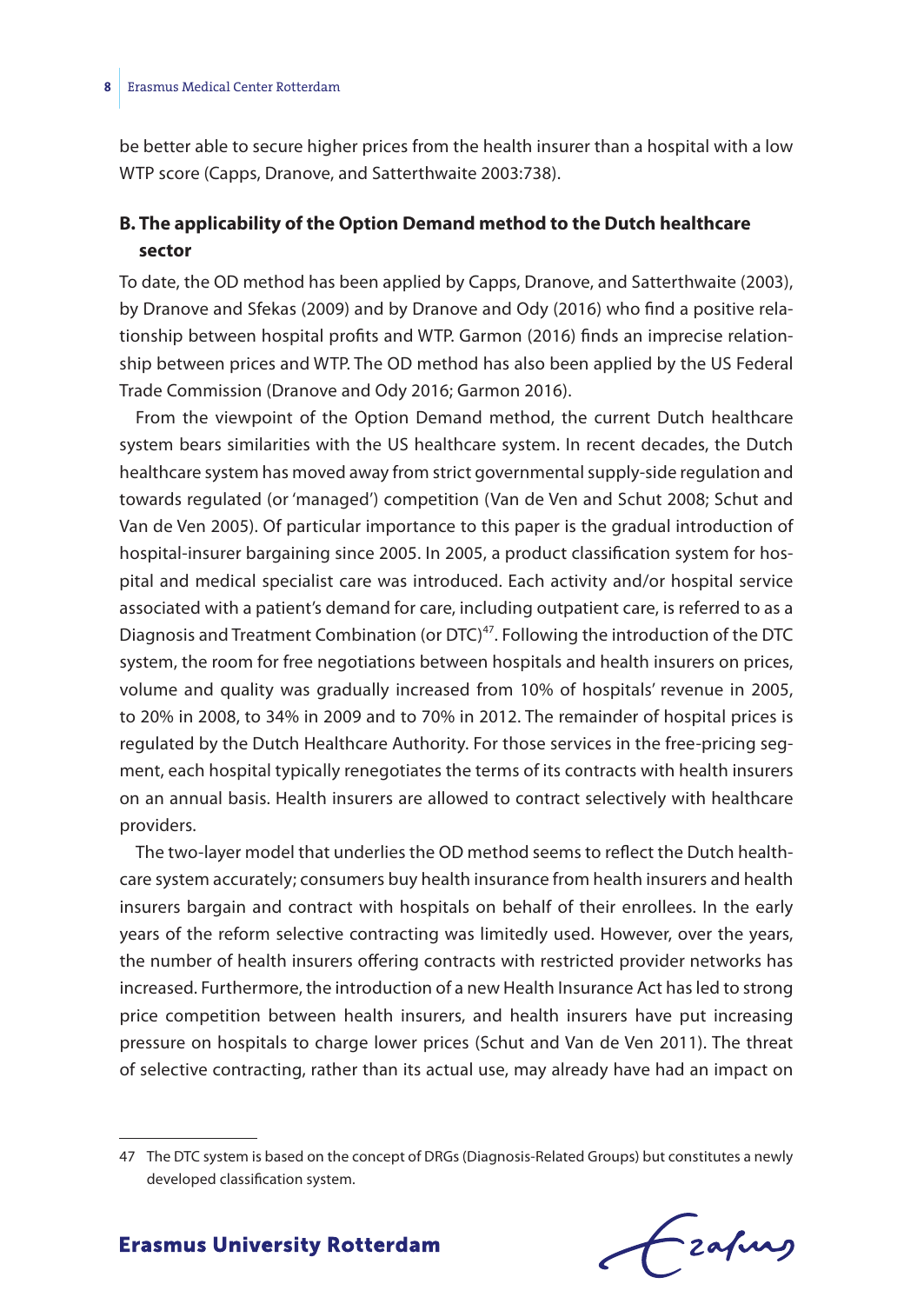hospital-insurer bargaining. We therefore consider the OD method applicable to the free-pricing segment of the Dutch hospital industry.

## **3. THE OPTION DEMAND METHOD: THE MODELING DETAILS**

In this section, we describe how to estimate the demand model and Willingness-To-Pay (WTP) (section 3A), how to estimate the supply side and the competition model (section 3B) and how to simulate a merger with the WTP (section 3C). Our paper makes two modifications to the model by Capps, Dranove, and Satterthwaite (2003).

First, we explicitly take into account the multiproduct nature of hospitals by examining the price effects of the hospital merger for different hospital products. Typically, antitrust agencies use a cluster approach to define hospital product markets, assuming that 'acute care, in-patient services' can be considered as a single and thus homogenous hospital product. Most empirical studies follow this approach and examine the aggregated price effects of hospital mergers. However, the hospital market is highly complex due to the multiplicity of services provided and the heterogeneity of consumers, which is in turn caused by differences in medical treatment needs and third-party payer coverage. Sacher and Silvia (1998) show that using the standard in-patient cluster may mask considerable variability in the concentration statistics across the in-patient categories that make up a whole cluster. They show that disaggregation can provide a fuller understanding of the potential competitive effects of a merger in a variety of market configurations. Roos et al. (2017) also find evidence of heterogeneous price effects across products in their retrospective case study. They studied the same merger case as the one simulated in this paper. We therefore also disaggregate the effect of the merger by product markets. We estimate the impact of the merger in three separate product markets that jointly represent 47.5 per cent of the merged hospital's turnover in the segment for which Dutch insurers and hospitals at the time of the merger were allowed to freely negotiate prices. The products included in this study are hip replacements, knee replacements and cataract surgery.

Second, our study allows for potential differences in bargaining outcomes between neighboring locations of merged hospitals by predicting the merger effects for each location. Hitherto, most studies have aggregated the merger effect, thereby disregarding the fact that post-merger differences in market power for each location may lead to opportunities to differentiate pricing strategies. In the case of multiple locations, price differentiation across locations may be a profitable strategy for the merged hospital. In retrospectives studies, Roos et al. (2017) and Tenn (2011) find evidence of differential pricing strategies in hospital mergers. However, most previous studies on mergers have not controlled for this potential source of heterogeneity. We disaggregate the predicted

Czafing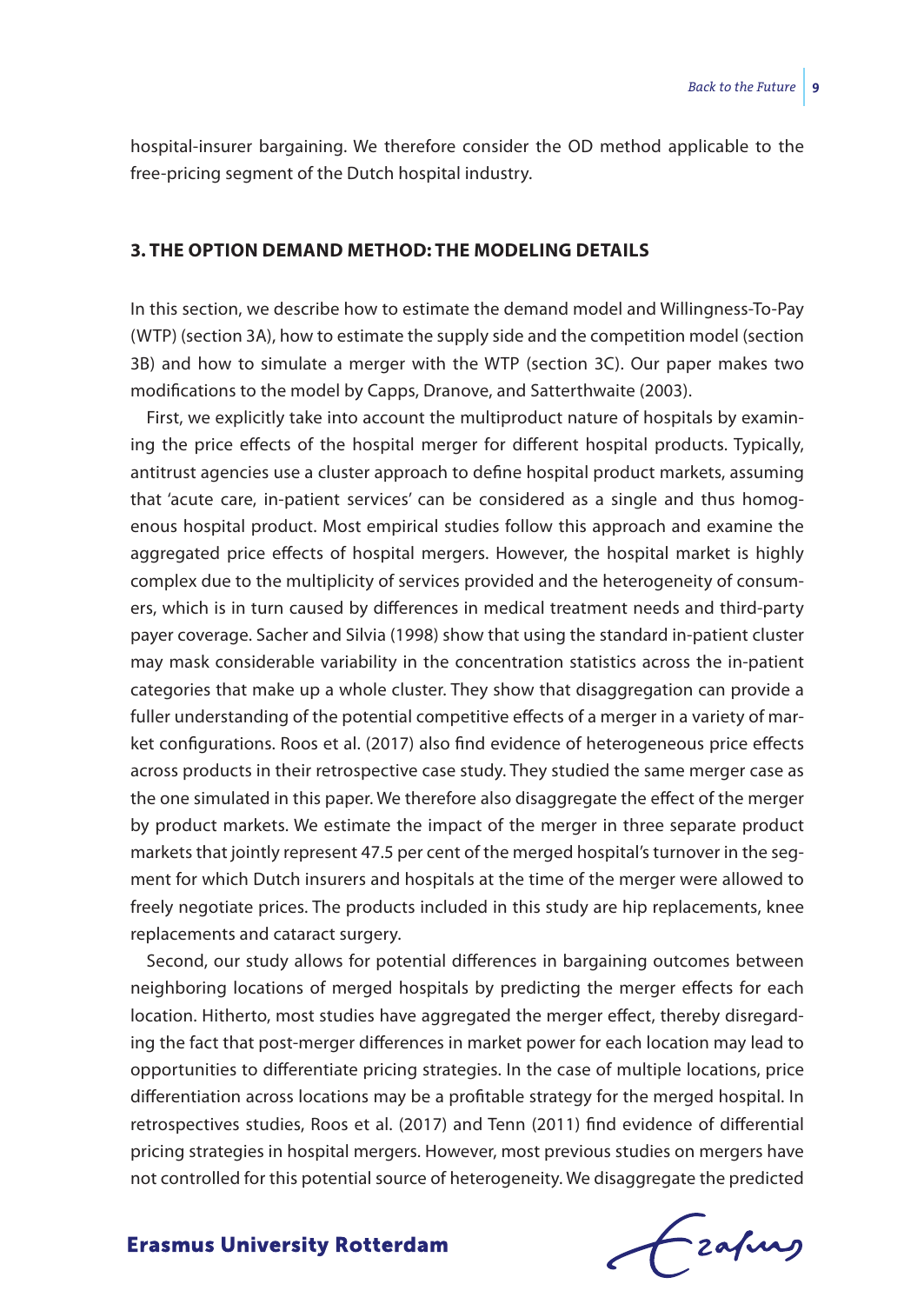price change for each hospital location. In sections 2C and 4, we will explain in more detail how we handled the modification of the model by Capps, Dranove, and Satterthwaite (2003) in our paper. We also discuss the relationship with the extension of the OD model by Gowrisankaran et al. (2015).

## **A. Step 1: demand model and Willingness-To-Pay (WTP)**

Under the OD method, a consumer's demand for hospital treatment is modeled using a conditional logit demand function (see McFadden 1974). Under this model, patient *i* seeks treatment after falling ill. His health insurance gives him access to network *G* of hospitals (all the available hospitals in the market). The expected utility of patient *i* for receiving treatment at hospital *j* is given by:  $U_{ij} = U(H_{ji}X_{ij}A_i) + \varepsilon_{ij}$  where H<sub>j</sub> is a vector of hospital *j* characteristics. *Xi* is a vector which combines the characteristics and clinical attributes of patient *i*. The patient's travel time  $(\lambda_i)$  is determined by the distance between the patient's location (e.g. zip code) and the hospital *j*. Under the conditional logit demand function, we assume that the residuals (*ε*) are i.i.d. with the double standard exponential distribution (see McFadden 1974)<sup>48</sup>.

Using a logit demand model, the probability that patient *i* chooses hospital *j* is given  $\frac{\exp[iU(H_j, X_i, \lambda_i)]}{\sum_{g \in G} \exp[iU(H_g, X_i, \lambda_i)]}$ .

Denote the utility of patient *i* for access to network *G* as  $V^{U\prime}(G, X_i, \lambda_i)$ . The WTP of patient *i* for hospital *j,* denoted by Δ V $_{ij}^{U\prime}(G,X_i,\lambda_i)$ , is the reduction in V<sup>UI</sup> due to the exclusion of hospital *j* from network G. Hence, Δ  $V_{ij}^{\cup\prime}(G,X_i,\lambda_i)~=~V_{ij}^{\cup\prime}(G,X_i,\lambda_i)$  -  $V_{ij}^{\cup\prime}(G/j,~X_i,\lambda_i)$ , where G/j is the network of hospitals *G* excluding hospital *j*. Capps et al. (2003) show that it follows from the logit demand that for the WTP of patient *i* for hospital *j* that:

$$
\Delta V_{ij}^{U\prime}(G,X_i,\lambda_i) = ln \left[\frac{1}{1-s_j(H_{j},X_i,\lambda_i)}\right].
$$

The *ex ante* WTP for the entire population (with *N* ill consumers) of hospital *j* is the weighted sum of the patients' WTPs (Capps, Dranove, and Satterthwaite 2003:743):<br>  $W_j = N \int_{X,\lambda}^f \frac{1}{r} \ln \left[ \frac{1}{1 - s_j \left( H_j, X_i, \lambda_j$ weighted sum of the patients' WTPs (Capps, Dranove, and Satterthwaite 2003:743):

$$
W_j = N \int_{X, \lambda} \frac{1}{\gamma} ln \left[ \frac{1}{1 - s_j(H_j, X_j, \lambda_j)} \right] f(X_i, \lambda_i) dX_i d\lambda_i,
$$

Frafing

<sup>48</sup> To avoid the IIA property that underlies the conditional logit functions, some studies use the mixed logit model to analyze patient hospital choice (see e.g. Pope 2009; Varkevisser, van der Geest, and Schut 2012). Farrell et al. (2011) find that there is almost no difference in the estimated hospital-level diversions in the patient-level mixed logit compared to the standard patient-level conditional logit model. Recent studies on hospital choice use the conditional logit model (e.g. Chandra et al. 2016; Gaynor, Propper, and Seiler 2016; Gutacker et al. 2016; Frank et al. 2015; Chou et al. 2014; Ho, and Pakes 2014).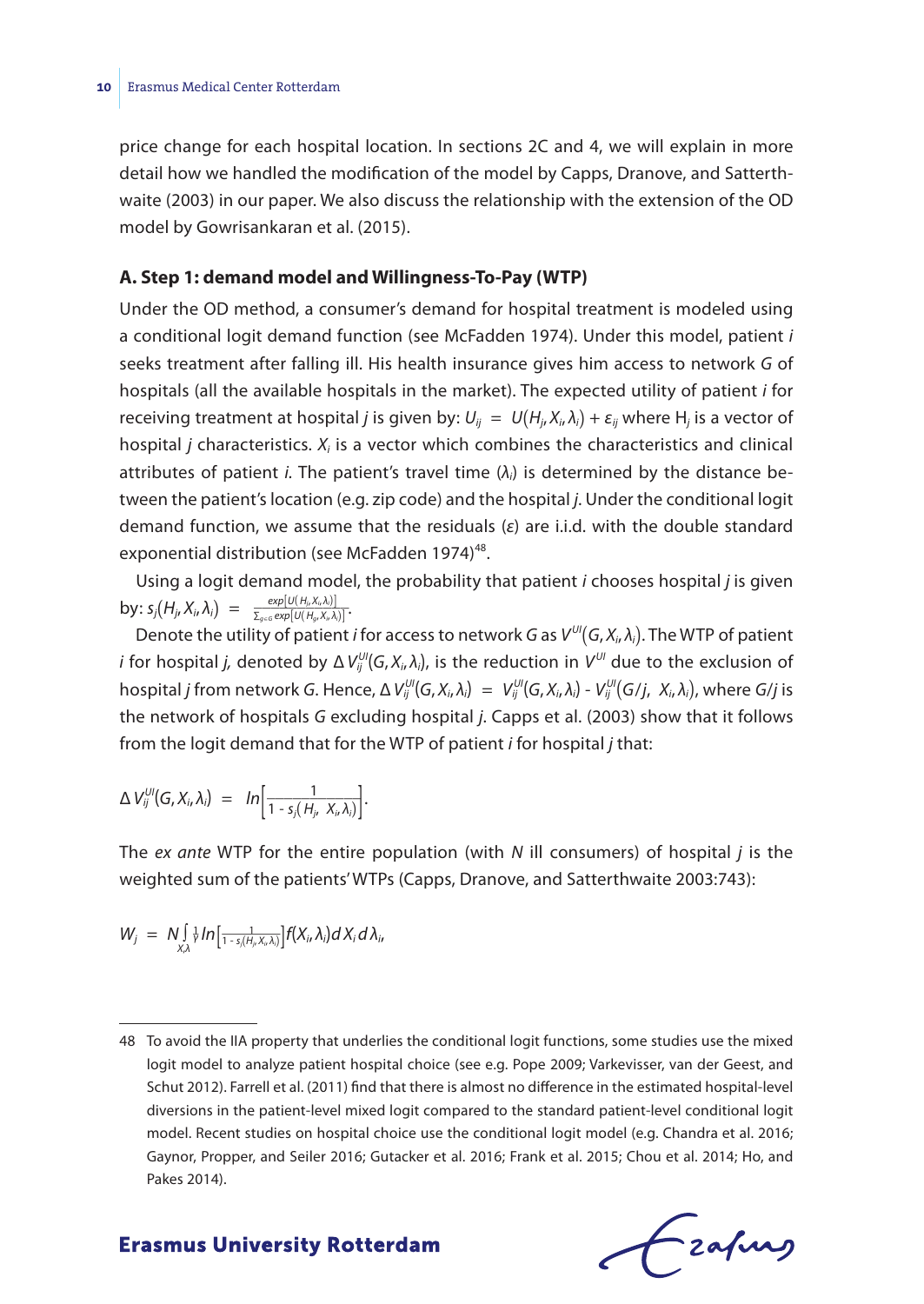where the population density distribution of all ill consumers is given by *f*( *Xi*, *λi*) and constant *γ* convert utils into monetary terms. Since we do not observe constant γ, we use WTP up to the unidentified scale factor. For our application this is sufficient, since we are not interested in the exact value of the WTP.

We apply the discrete equivalent of the above equation to calculate the WTP of each hospital (see also Garmon 2016; Balan and Brand 2015; Farrell et al. 2011). Further, following Farrell et al. (2011), we rescale the WTP according to the hospital's expected<br>number of patients. The rescaled discrete WTP equation for hospital *j* is<sup>49</sup>:<br> $w_i = \frac{\sum_{i=1}^{N} ln[1-s_i(t_i, x_i x_i)]}{w_i}$ number of patients. The rescaled discrete WTP equation for hospital *j* is<sup>49</sup>:

$$
W_j = \frac{\sum_{i=1}^N ln \left[\frac{1}{1-s_j(H_j,X_i,\lambda_i)}\right]}{\sum_{i=1}^N s_j(H_j,X_i,\lambda_i)}.
$$

### **B. Step 2: supply side and competition model**

Under the OD method, the idea is that if a hospital adds a high value to the health insurance network, it will be able to extract more profits from its negotiations and vice versa. Hospitals and insurers thus bargain according to the total value that hospital *j* adds to the health insurance network, i.e. *wj*. Following Capps, Dranove, and Satterthwaite (2003), we model this negotiation with a reduced-form bargaining model:

$$
(2) \qquad p_j - c_j = \alpha \cdot w_j
$$

where  $p_i$  is the revenue per patient and  $c_i$  is the variable cost per patient. This equation thus gives the relationship between the margin of hospital *j*, i.e. the per-patient revenue minus the variable cost per patient, and the WTP per patient for hospital *j*. The per-patient gain of including hospital *j* in the network is split between the hospital and the insurer. Parameter *α* is the proportion that each hospital captures ( $0 \le a \le 1$ ). Parameter *α* is fixed and depends on the parties' relative bargaining abilities (Farrell et al. 2011).

Gowrisankaran et al. (2015) present a structural bargaining model that is more general than the Capps et al. (2003) model that we present here. Gowrisankaran et al. (2015) show that the Capps et al. (2003) model is a special case of their structural bargaining model. An important extension in the model of Gowrisankaran et al. (2015) is that patients face coinsurances. The Capps et al. (2003) model assumes that there is no coinsurance, which simplifies the bargaining model. In the Dutch market, there is no coinsurance. There is a yearly mandatory deductible that the patient pays when he starts using healthcare. However, the deductible is limited to a relatively small fixed amount (220 euro per year

<sup>49</sup> The unscaled WTP employed by Capps, Dranove, and Satterthwaite (2003) also increases with the number of patients that a hospital treats. This is undesirable. The rescaled WTP is high only if a hospital does not have close substitutes.

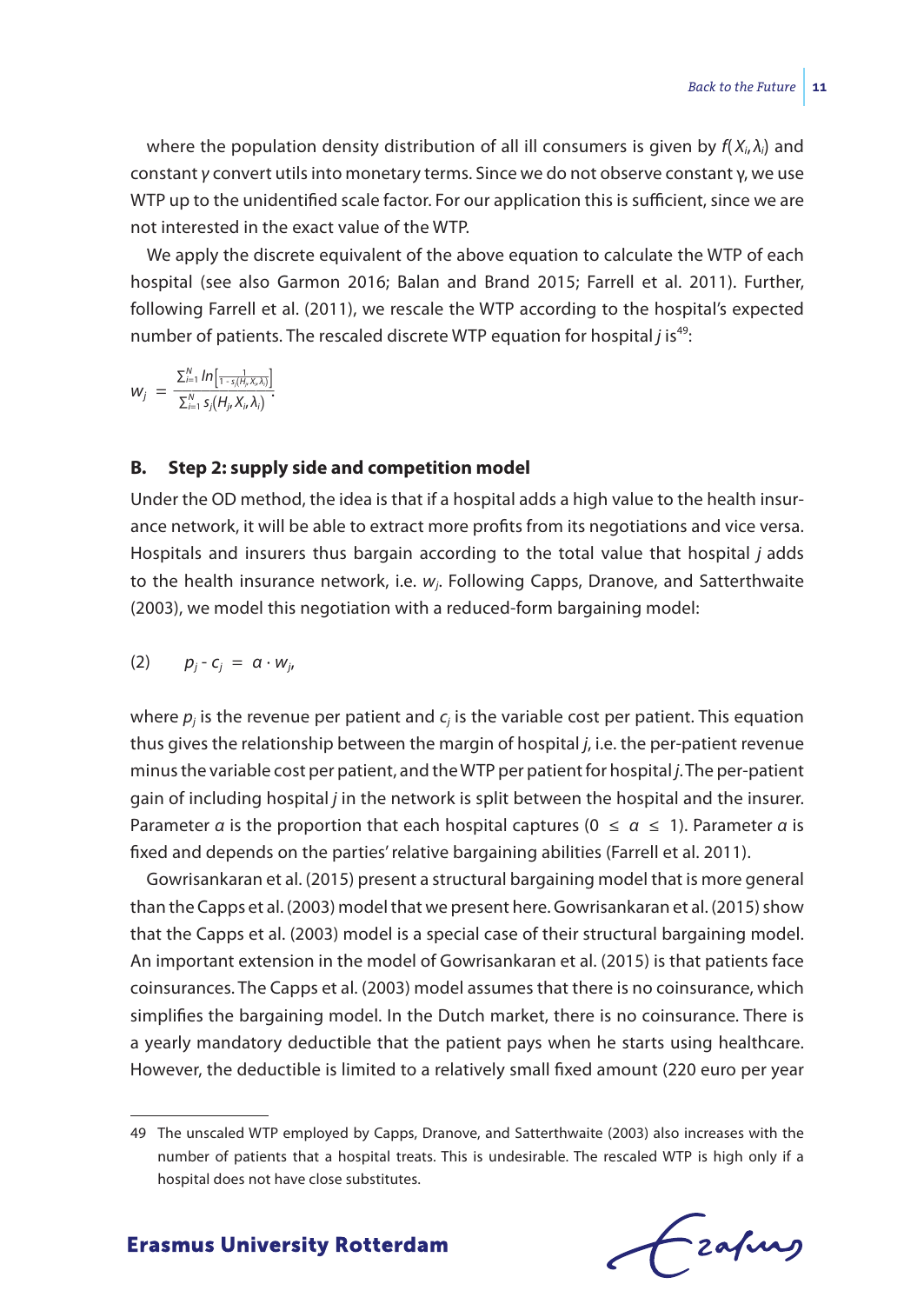in 2012). Since most hospital prices are higher than this amount, each patient receiving treatment at any hospital would generally pay the same deductible. Hence, deductibles are expected to hardly affect patient hospital choice, which implies that the no out-ofpocket payment assumption is also justifiable in our application of the model. Another extension of Gowrisankaran et al. (2015) is that they take health insurers' costs into account in the bargaining model. However, following Capps et al. (2003) and as is often done in practice (Gaynor, Ho and Town 2015), we regress WTP measures on price, and add marginal cost controls to the regression in our reduced-form merger simulation $50$ .

#### **C. Step 3: merger simulation with WTP**

In a merger review, antitrust authorities need to make an *ex ante* review to find out whether the merger between two (or more) hospitals will result in anticompetitive price increases. In our model, this means that we are interested in the increase in the postmerger prices of entity *j*+*k* compared to the pre-merger prices of hospitals *j* and *k.* If we know the demand, WTP and bargaining model, we can calculate the post-merger WTP of the new entity and the post-merger price increase of the merged entity by estimating *α* (Capps, Dranove, and Satterthwaite 2003).

This works as follows. Let us assume that we want to predict the increase in prices due to a merger between hospitals *j* and *k*. With equation (1), we can calculate the premerger WTP of hospitals *j* and *k*, which we will denote with  $w_j^{pre}$  and  $w_k^{pre}$ . Post-merger, hospitals *j* and *k* form one entity. The weighted joint pre-merger WTP of hospitals *j* and *m* is:  $w_{j+m}^{pre} := S_j w_j^{pre} + S_k w_k^{pre}$  where  $S_j$  is the post-merger revenue share of hospital *j* in the merged hospital and *Sk* is the post-merger share of hospital *k* in the merged hospital. We assume that the merged firm will bargain on an all-or-nothing basis (i.e. the merged hospitals are either in or out of the insurer's network and reimbursement for patients visiting that hospital is therefore either 100% or 0%<sup>51</sup>). Thus, post-merger, the WTP of<br>entity *j*+*k* is:<br> $w_{j+k}^{post} = \frac{\sum_{i=1}^{N} ln\left[\frac{1}{1-s_j(t_j, Y_i, Z_i, \lambda_j) - s_i(t_l, Y_i, Z_i, \lambda_i)}\right]}{\sum_{i=1}^{N} \left(s_j(H_j, Y_j, Z_i, \lambda_i) + s_k(H_k, Y_j, Z_i, \lambda_i)\right)}$ entity *j*+*k* is:

$$
W_{j+k}^{post} = \frac{\sum_{i=1}^{N} ln \left[\frac{1}{1-s_i(H_y, Y_u Z_u \lambda_i) - s_k(H_u, Y_u Z_u \lambda_i)}\right]}{\sum_{i=1}^{N} \left(s_j(H_j, Y_i, Z_i, \lambda_i) + s_k(H_k, Y_i, Z_i, \lambda_i)\right)}.
$$

The increase in WTP due to the merger for the combined entity is then  $w_{j+k}^{post}$  -  $w_{j+k}^{pre}$ 

Given bargaining model (2), we can calculate the increase in the *j*+*k* entities' margin with:  $(p_{j+k}^{post} - c_{j+k}^{post}) - (p_{j+k}^{pre} - c_{j+k}^{pre}) = \alpha \cdot (w_{j+k}^{post} - w_{j+k}^{pre})$ . Using equation (2) the  $\alpha$  can be estimat-

frafing

<sup>50</sup> In a Monte Carlo setting, Balan and Brand (2015) compared the true price effects of more general bargaining models with WTP-based merger simulation methods. They conclude that generally the WTP-based merger simulation methods perform well.

<sup>51</sup> In practice, this is the most common negotiating strategy of hospitals. The assumption can, however, be relaxed by adapting WTP to separate bargaining scenarios (Brand and Garmon 2014).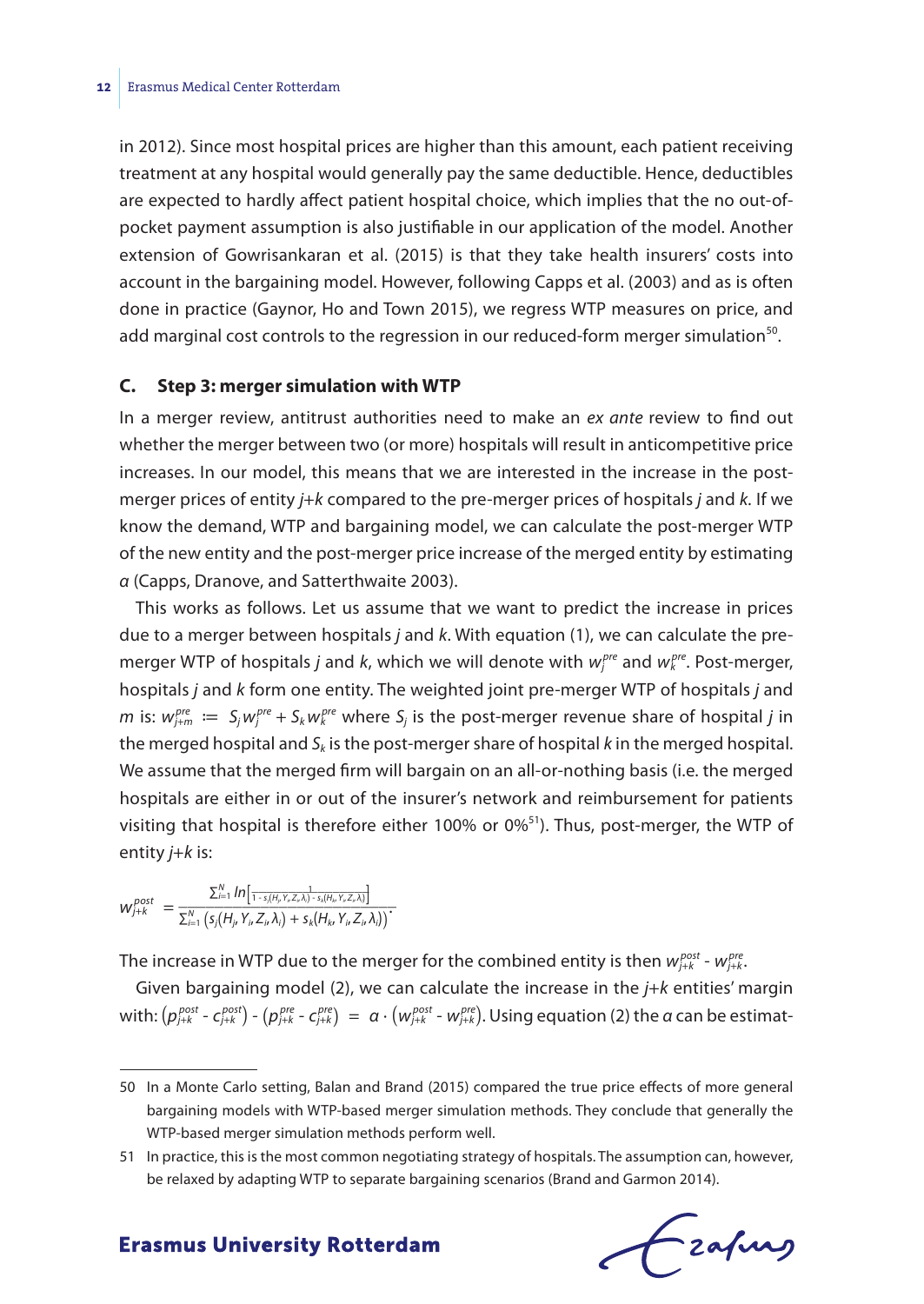ed and post-merger prices can be predicted. Capps, Dranove, and Satterthwaite (2003) estimate *α* with an OLS regression of total hospital profits on the unscaled WTP and use the above equation to predict the increase in total profits due to the merger. However, we are interested in the predicted price changes due to the merger. As is common in the MSM literature, we assume that the variable costs per patient do not change due to the merger (i.e.  $c_{j+k}^{post} = c_{j+k}^{pre}$ ) and we can therefore rewrite the latter equation as:

$$
(3) \qquad \left(p_{j+k}^{post} \cdot p_{j+k}^{pre}\right) \; = \; \alpha \cdot \left(\,w_{j+k}^{post} \cdot w_{j+k}^{pre}\right)
$$

Following Balan and Brand (2013), we divide the merged entity's increase in WTP into a per-hospital WTP increase. To this end, we have to determine the post-merger WTP of hospital *j* and *k*:  $w_j^{post}$  and  $w_k^{post}$ . We do this by using two assumptions. The first assumption stipulates that the increase in the joint WTP is divided between the two hospitals according to their revenue share in the merged entity:  $w_{j+k}^{post}$  -  $w_{j+k}^{pre} = S_j(w_j^{post}$  -  $w_j^{pre}) + S_k(w_j^{pre})$ *wk post* - *wk pre*). But this equation does not yet identify a unique pair (*wj post*, *wk post*), since there is an infinite number of combinations that satisfies this assumption. The second assumption therefore stipulates that the increase in the hospitals' WTP is divided in proportion to their diversion ratios:

$$
\left(W^{post}_{j} - W^{pre}_{j}\right) = \frac{D_{jk}}{D_{kj}}\left(W^{post}_{k} - W^{pre}_{k}\right),
$$

where diversion ratio *Djk* is the share of patients from hospital *j* that would go to hospital  $k$  if hospital *j* were no longer accessible to them<sup>52</sup>. From the IIA property of the conditional logit model it follows that if patient *i* can no longer visit hospital *j,* the diversion where diversion ratio  $D_{jk}$  is the share of patients from hospital *j* that would go to hospital *k* if hospital *j* were no longer accessible to them<sup>52</sup>. From the IIA property of the conditional logit model it follows Mortimer 2013). We calculated the weighted average diversion of hospital *j* to hospital *k*<br>
(*D<sub>jk</sub>*) by summing over all patients and weighting each patient with their predicted share<br>
in hospital *j*:<br>  $D_{jk} = \frac{N}{l} \left$ (*Djk*) by summing over all patients and weighting each patient with their predicted share in hospital *j*:

$$
D_{jk} = \sum_{i}^{N} \left( \frac{s_j(H_i, X_i, \lambda_i)}{\sum_{i}^{N} s_j(H_i, X_i, \lambda_i)} \frac{s_k(H_k, X_i, \lambda_i)}{1 - s_j(H_j, X_i, \lambda_i)} \right).
$$

Similarly, diversion ratio  $D_{kj}$  is the share of patients from hospital  $k$  that would go to hospital *j* if hospital *k* were no longer accessible to them. Together, the above assumptions can identify the unique pair ( $w_j^{post}$ ,  $w_k^{post}$ ) of hospital specific post-merger WTPs. The hospital-specific increase in WTP for hospitals *j* and *k* are  $(w_j^{post}$  -  $w_j^{pre})$  and  $(w_k^{post}$  -  $w_k^{pre})$ respectively.

<sup>52</sup> The intuition behind this assumption is that the hospital for which the diversion ratio is relatively high, can profit more from the merger.

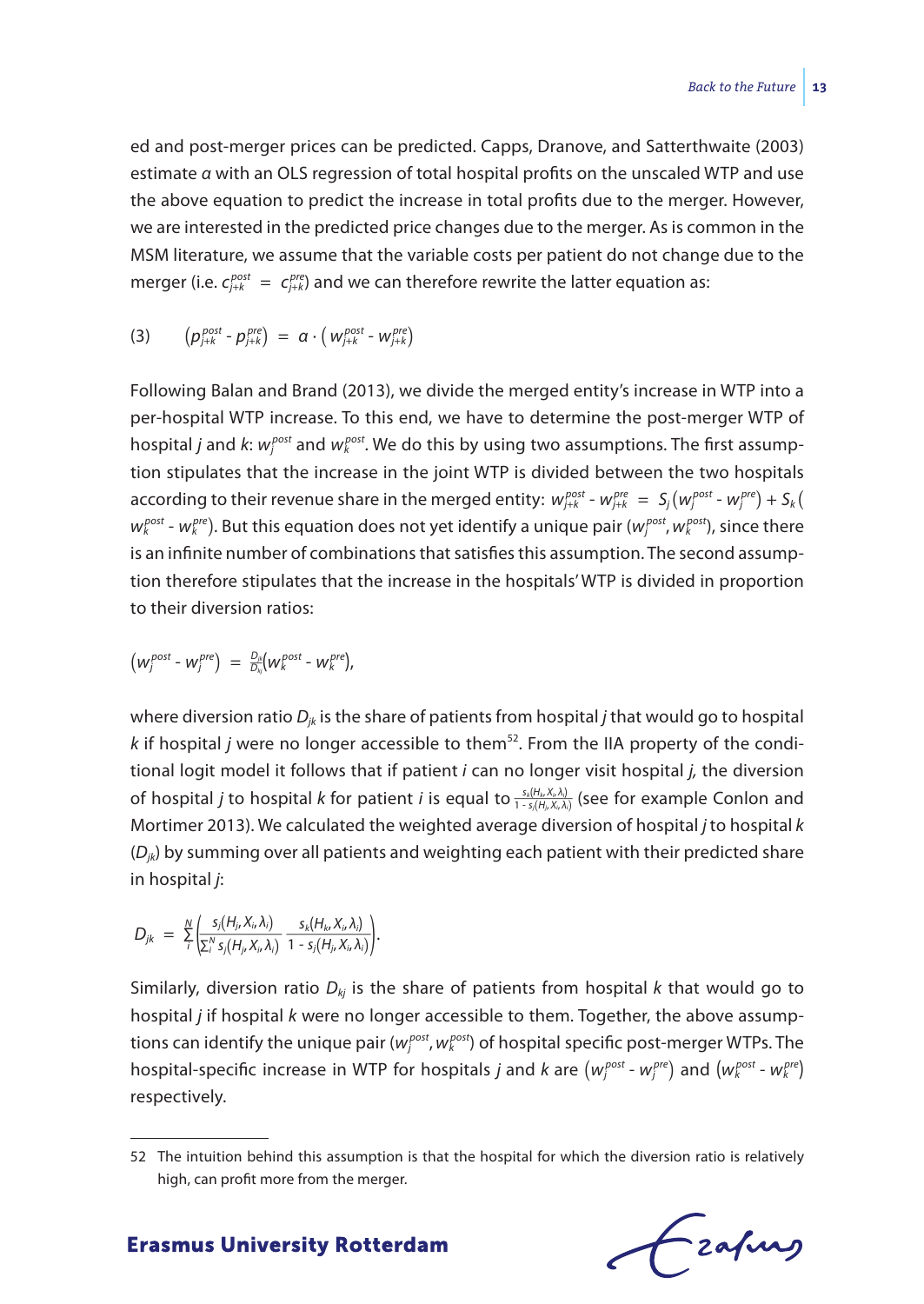Following equation (3), the hospital-specific price increase for hospital *j* is then given by:

(4) 
$$
(p_j^{post} - p_j^{pre}) = \alpha \cdot (w_j^{post} - w_j^{pre}).
$$

Similarly, the hospital-specific price increase for hospital *k* is given by:

(5) 
$$
(p_k^{post} - p_k^{pre}) = \alpha \cdot (w_k^{post} - w_k^{pre}).
$$

In the following, we will use equations (4) and (5) to predict the price increases resulting from the merger that we examined in this paper.

## **4. ESTIMATION**

## **A. Specification of our choice model**

Following Capps, Dranove, and Satterthwaite (2003), we first estimated a conditional logit model (see section 3A). Unlike Capps, Dranove, and Satterthwaite (2003), however, we ran the model for each of the products separately (rather than aggregating all the products for each hospital). We used the following specification for patient utility:

(6)  $U_{ij} = \sum_{j}^{j-1} \alpha_j \cdot D_j + \beta_1 \cdot TRAVELTIME + \beta_2 \cdot TRAVELTIME \cdot D_{AGE} + \beta_3 \cdot TRAVELTIME \cdot$ *DFEMALE* + *β*<sup>4</sup> ∙ *TRAVELTIME* ∙ *SESSCORE* + *εij*

where *TRAVELTIME* was the travel time in minutes from the patient's home (zip code) to the hospitals, *DAGE* was a dummy indicating whether the patient is older or younger than 65, *DFEMALE* was a dummy for the patient's gender and *SESSCORE* was a socio-economic status (SES) score for the patient's zip code. We estimated a fixed-effects conditional logit model. Given that there were *J* hospitals, the dummy variables in this model would pick up *J* different sets of undefined attributes (e.g. Farrell et al. 2011; Train 2009). In our data we observed that 99% of the patients will not travel more than 100 minutes for a hip or a knee replacement or cataract surgery. We therefore restricted the choice set of each patient to the hospitals reachable within 100 minutes<sup>53</sup>. For cataract surgery, we only estimated the conditional logit model for the patient's *first* cataract surgery. Out of all patients, 30% received more than one treatment at the same hospital. It is likely that a patient who received more than one cataract treatment at the same hospital was

Czafurg

<sup>53</sup> As a robustness check several alternative patient choice sets were used. Our results are robust to these other assumptions. The results are available from the authors upon request.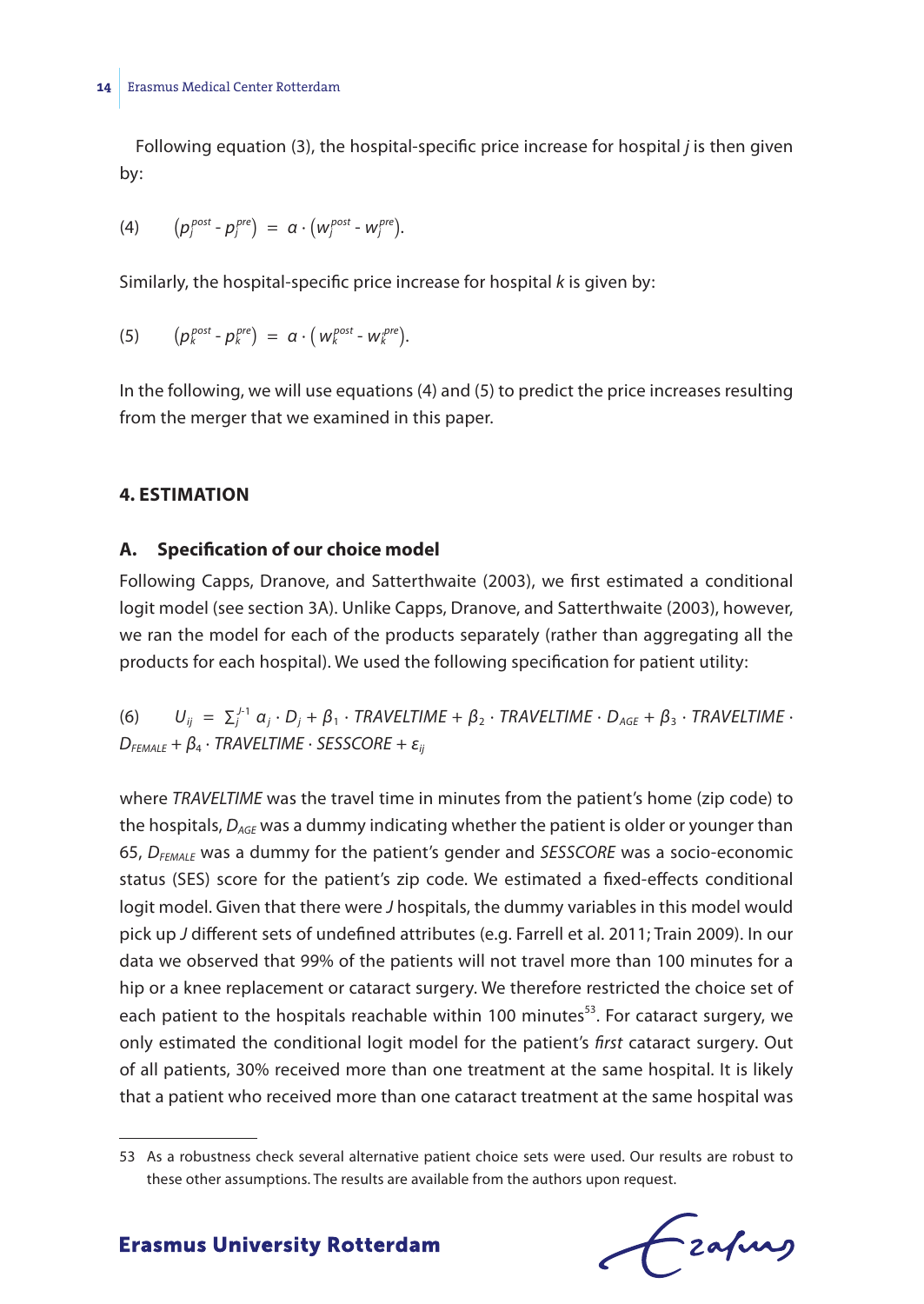treated for both the left and right eyes. In the estimation of the choice model (and the calculation of the WTP), we excluded such repeat choices by the same patient.

## **B. Specification of our WTP regression**

For each product, we used the predicted probabilities that followed from the conditional logit estimation to calculate the WTP for the inclusion of each of the hospitals in the network using equation (1). From the estimated conditional logit (equation (6)), we calculated the per-patient probability for choosing a certain hospital. Patient type *i* chooses hospital *j* with probability:

$$
\hat{S}_j(H_j,X_i,\lambda_i) = \frac{exp[\hat{U}(H_j,X_i,\lambda_i)]}{\sum_{g \in G} exp[\hat{U}(H_g,X_i,\lambda_i)]}
$$

We use these probabilities and equation (1) to calculate the WTP for each hospital:<br>  $\widehat{w}_j = \frac{\sum_{i=1}^{N} ln[\frac{1}{1 + j(h_o \chi_{ab})}]}{\sum_{i=1}^{N} \widehat{s}_j(h_j, \chi_{a}\lambda)}$ . The calculations were performed in R with the package Me ∑*<sup>i</sup>*=1 *<sup>N</sup> ln*[  $\frac{exp[\widehat{U}(H_{j}, X_{i}, \lambda)]}{\sum_{g \in G} exp[\widehat{U}(H_{g}, X_{i}, \lambda)]}$ <br>probabilities and equation (1) to calculate the WTP for each hospital:<br> $\frac{\sum_{i=1}^{N} h[\frac{-\tau_{i}(\hat{H}_{i}, X_{i}, \lambda)}{2}] }{\sum_{i=1}^{N} \widehat{S}(H_{j}, X_{i}, \lambda)}$ . The calculations were perfor Analysis (Halbersma 2013).

The next step was to regress the predicted WTPs on the prices negotiated between hospitals and insurers for hip and knee replacements and cataract surgery. We estimated the following model $54$ :

 $(7)$  *PRICE*<sub>*i*</sub> = *c* + *α*  $\cdot$  *WTP*<sub>*i*</sub> + *β*<sub>1</sub>  $\cdot$  *INSURER*. *HHI*<sub>*i*</sub> + *β*<sub>2</sub>  $\cdot$  *SESSCORE<sub>i</sub>* + *β*<sub>3</sub>  $\cdot$  *AGE<sub>i</sub>* + *β*<sub>4</sub>  $\cdot$ *HOUSEPRICEj* + *β*<sup>5</sup> ∙ *HOSPITAL* . *TYPEj* + *β*<sup>6</sup> ∙ *HOSPITAL* . *SIZEj* + *β*<sup>7</sup> ∙ *LIBERALIZEDj* + *εj*

where *PRICE* was the average pre-merger price (per hospital per product), *WTP* was the WTP following from equation (1) and based on the probabilities from the fixed-effects conditional logit model (equation (6)) (i.e. $\hat{w}_i$ ), *INSURER.HHI* is the insurer's Herfindahl-Hirschmann Index (*HHI*) for each hospital (based on the insurer's market shares of the total revenue of the hospital, per product). To control for potential differences in hospital costs, we included the average SES-score of the patients (*SESSCORE)* and the average age of the patients (*AGE*) as proxies for hospitals' casemix differences, the average house price of the hospital's zip code (divided by 100.000) as a proxy for location-specific costs *(HOUSEPRICE)*, the hospital type (academic or general hospital55) (*HOSPITAL.TYPE)*, and the hospitals' size, measured in terms of the total number of beds (*HOSPITAL.SIZE)* to account for potential (dis)economies of scale. Further, we control for the per hospital frac-

Czafurg

<sup>54</sup> We examined the robustness of the model by estimating the Huber M-estimator (Huber 1964) and the least trimmed squares (lts) regression (Rousseeuw and Van Driessen 1999). Both methods produced similar results. The results are available from the authors upon request.

<sup>55</sup> Due to their low number, we did not distinguish Independent Treatment Centres (ITCs – see also footnote 24) or specialty hospitals separately in this analysis. They were treated as general hospitals.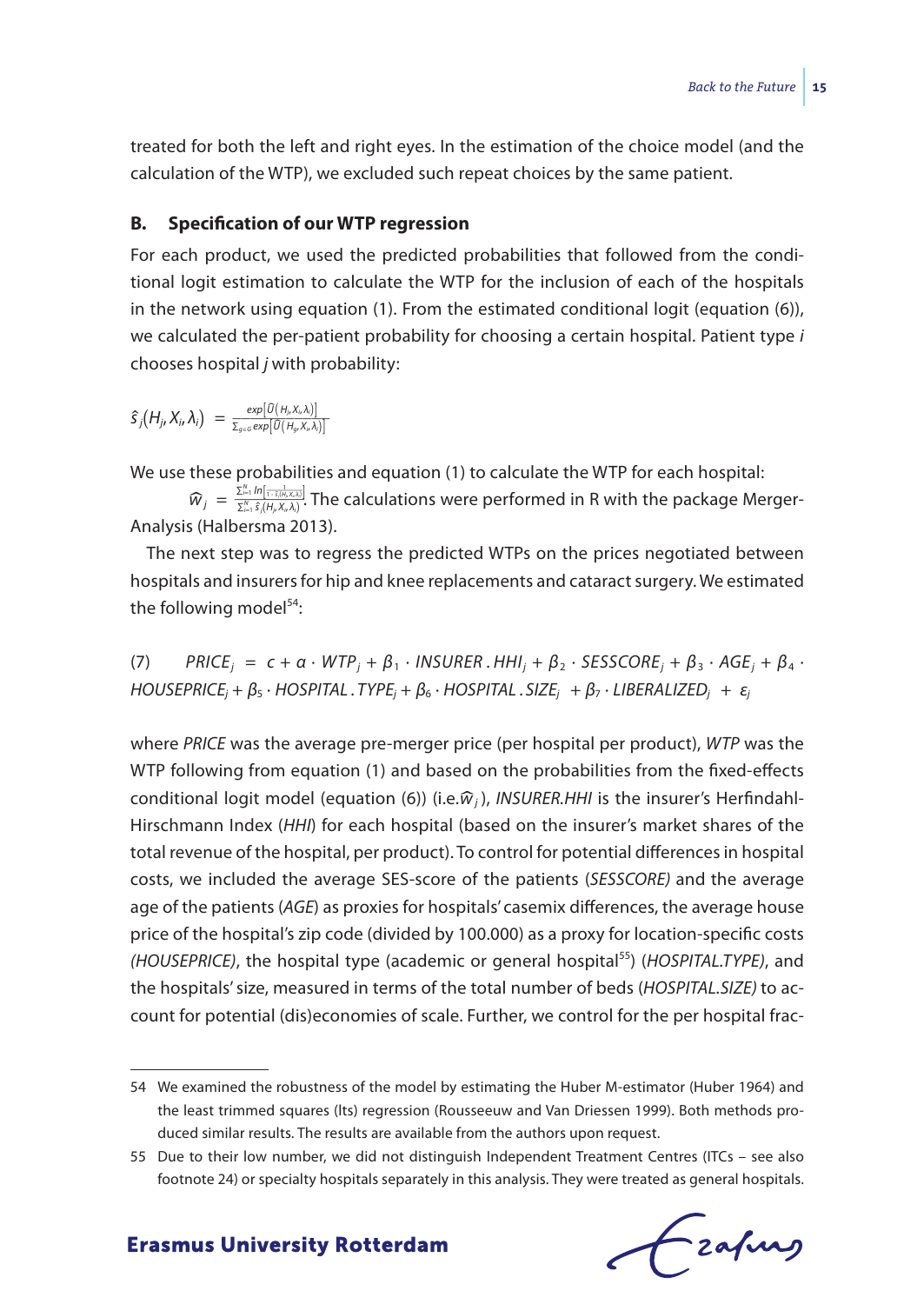tion of the liberalized segment (defined by the revenue of the total liberalized segment divided by the total revenue of the hospital) (*LIBERALIZED*). We report the MacKinnon and White (1985) Heteroskedasticity-Consistent standard errors.

## **C. Instrumental variable approach**

It is possible that our predicted WTP is endogenous. There are two important sources of endogeneity. First, performance may feed back into structure, causing a simultaneous equation bias (e.g. lower prices may induce patients to go to a cheaper hospital, which in turn increases the (predicted) WTP of the hospital as derived from observed patient choices). Second, there are attributes that influence both price and patients' choice of a hospital (e.g. quality of care). These are picked up by the conditional logit model's fixed effects, causing an omitted variables bias (see also Evans, Froeb, and Werden 1993).

The common solution to these problems is to use an instrumental variables (IV) approach. Kessler and McClellan (2000), Cooper et al. (2011) and Gaynor, Morena-Serra, and Propper (2013) solve the endogeneity problem by using the predicted patient flows generated from models of patient choice. These only use observable, exogenous characteristics of patients and hospitals (Kessler and McClellan 2000). In our paper, we estimate a WTP instrument (*TRAVELTIME-WTP*) which is based on the predicted probabilities of a conditional logit model that only includes patients' travel times ( $U_{ii} = \beta_1 \cdot \text{TRAVELTIME} + \text{TN}$ *εij*). Following Kessler and McClellan (2000) and Gaynor, Morena-Serra, and Propper (2013), we explicitly omit hospital-level fixed effects to prevent predicted choice being based on unobserved attributes of prices.

After determining the *TRAVELTIME-WTP*, we carried out a two-stage least square (2SLS) model where the instrument list consisted of *TRAVELTIME-WTP* (instrument for WTP), *IN-SURER.HHI*, *SESSCORE*, *AGE*, *HOUSEPRICE*, *HOSPITAL.TYPE*, *HOSPITAL.SIZE,* and *LIBERALIZED* (see section 5 for details on these variables).

### **5. Data**

In this paper, we analyze the price effects of a merger between a general acute care hospital (hospital M1) and a neighboring general acute care hospital that also provides tertiary hospital care (hospital M2). The merger was consummated in the Netherlands in year *t*. We used pre-merger data (*t*-1 data) to establish what price increases the Option Demand method would have predicted if an antitrust authority had used the model in their review after being notified of the merger. We contrast the predictions obtained using the OD method with the actual price effects of the merger. The latter are determined through a difference-in-difference technique (Roos et al. 2017). In section 3 we explained that we focus on three products for which prices are freely negotiable: hip replacements, knee replacements and cataract surgery. In year *t*-1 these product

Frafing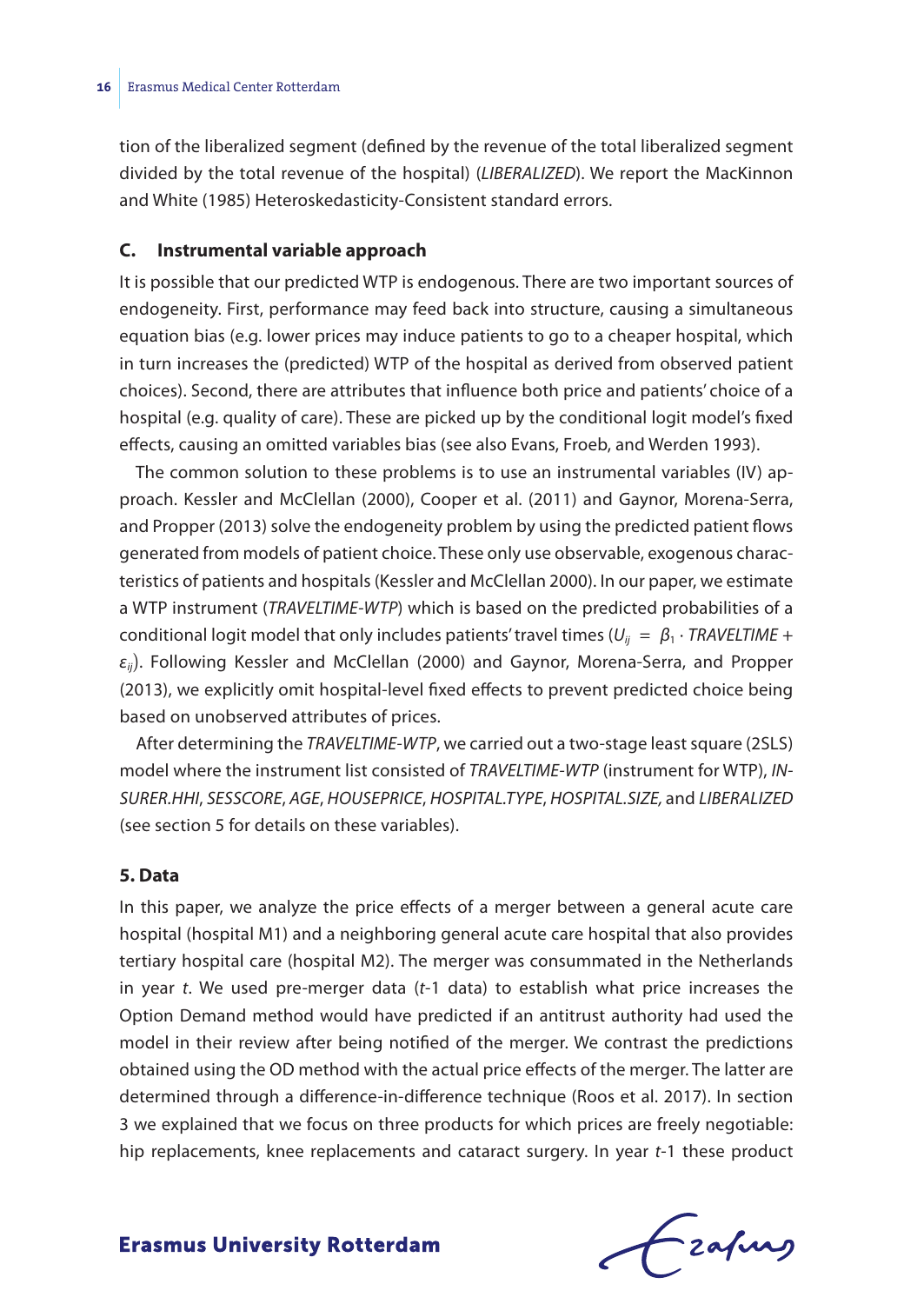markets jointly represent 47.5 percent of the merged hospital's turnover in the segment for which Dutch health insurers and hospitals were allowed to freely negotiate prices.

We use a nationwide patient-level dataset that contains all inpatient and outpatient visits for all hospital locations and Independent Treatment Centers (ITCs)<sup>56</sup>. For each visit, the patient's zip code, age (year of birth), gender, health insurer, diagnosis and treatment were observed, as well as the price negotiated for each hospital location-insurerproduct combination in year *t*-1. The patient-level data that we used came from the insurers' claims administration and hospital registries and was provided by the Dutch Healthcare Authority.

For the choice model (see section 4A), we calculated each patient's travel time (in minutes) to the hospitals using a travel time matrix for year *t*-1. Some hospitals have multiple treatment locations, but the data does not reflect which location the patient actually went to. For hospitals with more than one treatment location, we calculated the patient's travel time (in minutes) to the closest hospital location<sup>57</sup>. Additionally, we obtained socio-economics status (SES) scores from the Netherlands Institute for Social Research (SCP). A higher SES score means a higher socio-economic status in the zip code area.

In the WTP regression (see section 4B), we included the average SES score and the average age. Additionally, we included the average house price for the zip code area of the hospital and the hospital types as proxies for location-specific costs. The data on house prices was obtained from Statistics Netherlands (CBS). We differentiated between academic and general hospitals (taking general hospitals as the reference group). ITCs and specialty hospitals were treated as general hospitals. The insurer's HHI was based on the insurer's market shares per product (of the total revenue of the hospital) and ranged from zero to one. Thus, the insurer's HHI for hospital *j* and product *k* was calculated as: *Insurer's market shares p*<br>*INSURER .HHI<sub>jk</sub> = ∑<sup><i>l*</sup>=1 ( $\frac{REV_{\mu\nu}}{\sum_{i=1}^{n} REV_{\mu\nu}}$ *REVjkl* ∑*<sup>l</sup>*=1 *<sup>n</sup> REVjkl*) 2 , where *REVjkl* is the revenue of insurer *l (l*=1,..,n*)* in hospital *j* for product *k.* We also included the per-hospital fraction of the liberalized segment (*LIB-ERALIZED*), which was defined by the revenue of the whole liberalized segment divided by the total revenue of a hospital (i.e. the regulated and liberalized segments together).

Frafing

<sup>56</sup> ITCs are comparable to the freestanding Ambulatory Surgery Centers (ASCs) that operate in the US and UK healthcare markets.

<sup>57</sup> 25 hospitals had multiple locations for hip replacements and cataract surgeries. For knee replacements 27 hospitals had multiple locations. As a sensitivity check we also estimated the choice model using the patient's travel time (in minutes) to the main hospital location. This did not affect our WTP estimations. The results are available from the authors upon request.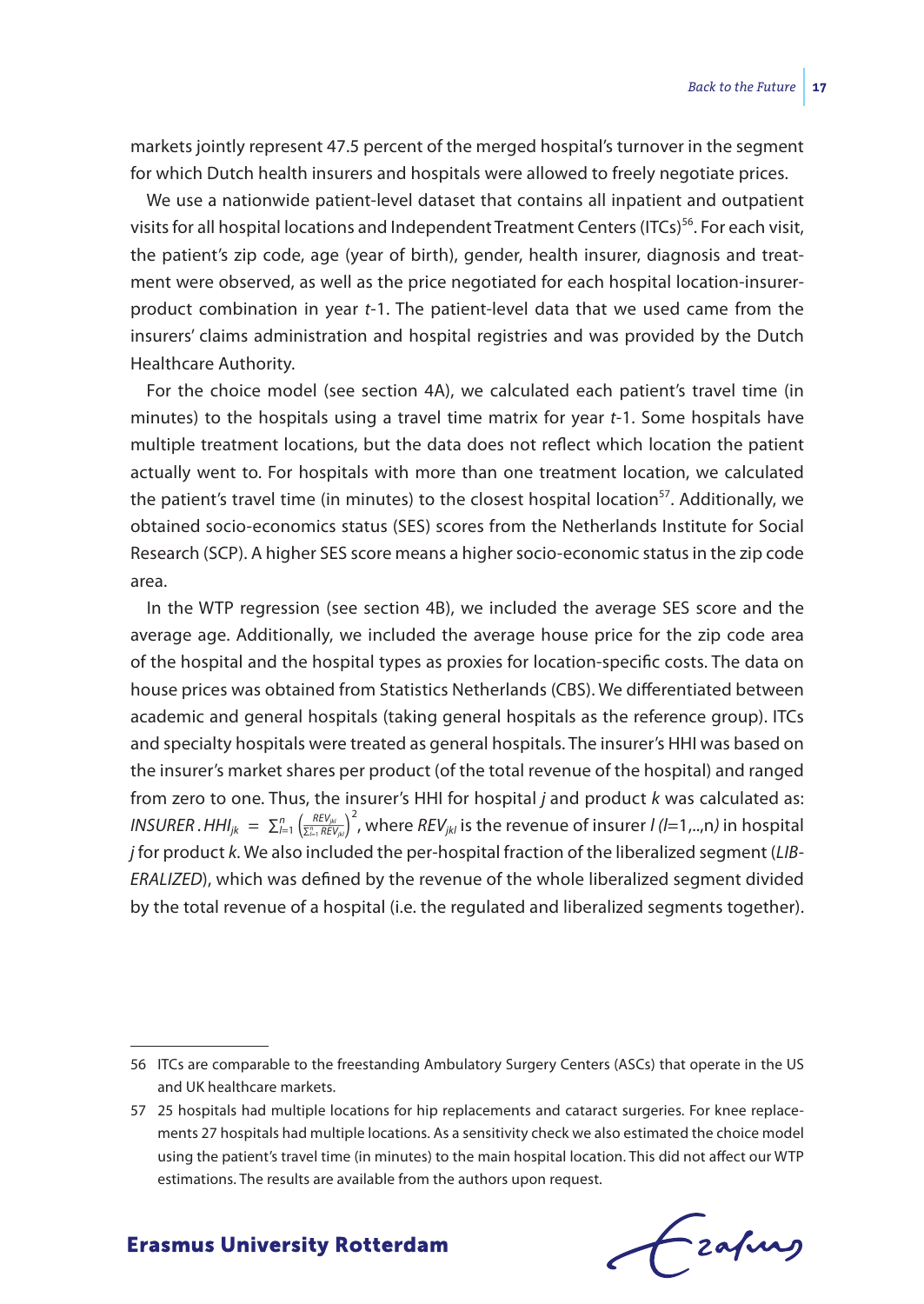## **6. RESULTS**

#### **A. Choice model**

Table 1 presents summary statistics on the main variables that were included in the conditional logit model of patients' choice of hospital for hip and knee replacement and cataract surgery (panels A).

Table 2 presents the results of our estimation. We estimated two models for each product (hip, knee and cataract). Model 2 is the conditional logit model that includes patients' travel time only (see section 4C), while model 1 is the full fixed effects conditional logit model that also includes other covariates (see section 4A). The results of model 2 clearly show that, as expected, patients dislike travel time. Model 1 also takes patient heterogeneity into account by adding interaction terms. The results show that travel time interacts with age, gender and SES score, indicating that older patients prefer hospitals closer to home than younger patients and that females are less willing to travel further than men, while the higher the SES score, the greater the patients' willingness to travel. All coefficients have the expected sign and correspond with findings from other studies on patient choice in the Netherlands (e.g. Beukers, Kemp, and Varkevisser 2014; Varkevisser, Van der Geest, and Schut 2012; Varkevisser, Van der Geest, and Schut 2010). Furthermore, the goodness of fit measures that are also presented in table 2 show that our models perform well.

## **B. WTP regression**

As discussed in section 4B, we used the estimated coefficients from the conditional logit models to calculate the Willingness-To-Pay for the inclusion of each of the hospitals in the network. We then regressed the predicted WTPs on the observed prices. Equation (7) is an OLS regression model that we estimated with and without instrumental variables (see sections 4B and 4C). Table 1 presents summary statistics on the main variables that were included in the OLS regressions (panels B).

The results of the estimation can be found in table 3. The first model is a simple ordinary least squares model with the WTP and the insurers market power vis-á-vis each individual hospital (measured by the HHI) regressed on price; model 2 adds control variables to model 1; and model 3 is a 2SLS approach with control and instrumental variables. As discussed in section 4C, we use *TRAVELTIME-WTP* as an instrument for the WTP. To determine the relevance of the instrument, we tested its correlation with the possibly endogenous regressor WTP by determining the first-stage F-statistic (Stock and Yogo 2005; Staiger and Stock 1997). Our first-stage F-statistic was 62.617 (*p*-value = 0.00) for hip replacement, 39.549 (*p*-value = 0.00) for knee replacement and 181.51 (*p*-value = 0.00) for cataract surgery. This indicates that our instrument (*TRAVELTIME-WTP*) is strongly correlated with the WTP. The Wu-Hausman statistic was 0.16 (*p*-value = 0.68) for

frafing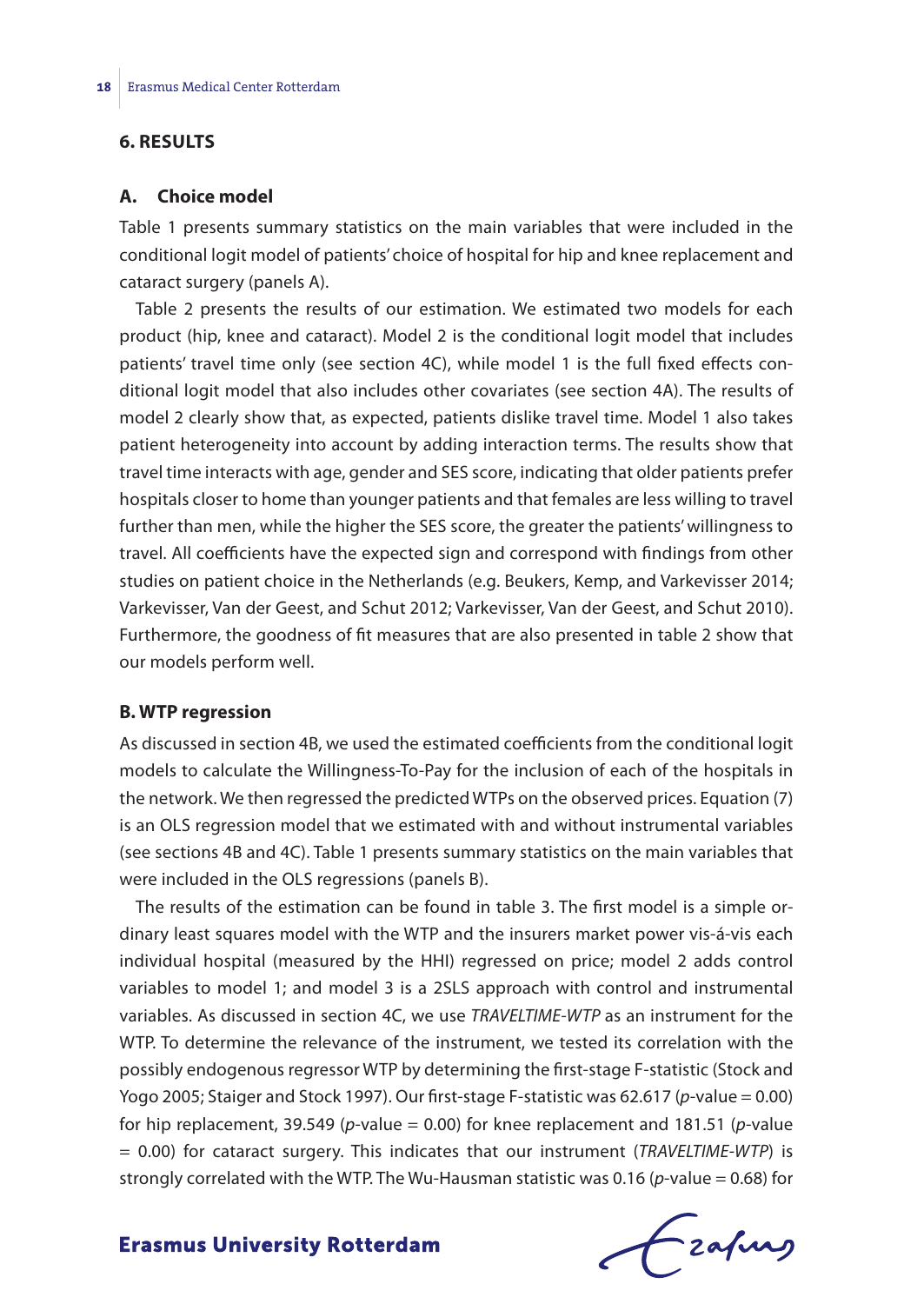#### **Table 1.** Descriptive statistics

| $\cdots$ besemptive statistics                                   |          |                          |           |              |                              |
|------------------------------------------------------------------|----------|--------------------------|-----------|--------------|------------------------------|
| Variable                                                         | Mean     | Standard<br>deviation    |           |              | Minimum Maximum Observations |
| <b>Hip replacements</b>                                          |          |                          |           |              |                              |
| Panel A. Patient characteristics                                 |          |                          |           |              |                              |
| Age                                                              | 69.2     | 10.5                     | 16        | 99           | $N = 20846$                  |
| Age Dummy (>65)                                                  | 0.66     | $\overline{\phantom{a}}$ | 0         | $\mathbf{1}$ | $N = 20846$                  |
| Gender (female)                                                  | 0.68     | $\overline{\phantom{m}}$ | 0         | 1            | $N = 20846$                  |
| SES score in the zip code area                                   | $-0.002$ | 1.000                    | $-5.437$  | 3.813        | $N = 20846$                  |
| Travel time (in minutes)                                         | 12.60    | 13.15                    | 0.00      | 99.96        | $N = 20846$                  |
| Panel B. Hospital characteristics                                |          |                          |           |              |                              |
| Patients' average age                                            | 69.0     | 2.7                      | 55.1      | 0.6          | $n = 82$                     |
| Patients' average SES score                                      | $-0.023$ | 0.361                    | $-0.909$  | 0.639        | $n = 82$                     |
| Price hip replacement (in $\epsilon$ )                           | 9092.00  | 293.29                   | 8527.00   | 10408.00     | $n = 82$                     |
| Willingness-To-Pay                                               | 1.813    | 0.885                    | 1.024     | 7.234        | $n = 82$                     |
| Instrument Willingness-To-Pay (TRAVELTIME-WTP)                   | 1.666    | 0.676                    | 1.056     | 5.177        | $n = 82$                     |
| Academic hospital                                                | 0.09     |                          | 0         | 1            | $n = 82$                     |
| <b>ITC</b>                                                       | 0        |                          | 0         | 1            | $n = 82$                     |
| Insurers' HHI                                                    | 0.391    | 0.134                    | 0.163     | 0.795        | $n = 82$                     |
| Housing price in the zip code area ( $€1000$ )                   | 193.9    | 32.9                     | 134.0     | 266.0        | $n = 82$                     |
| Hospital size (number of beds)                                   | 512.7    | 275.0                    | 138.0     | 1575.0       | $n = 82$                     |
| The hospital's share of the liberalized segment<br>(LIBERALIZED) | 0.11     | 0.04                     | 0.02      | 0.23         | $n = 82$                     |
| Knee replacements                                                |          |                          |           |              |                              |
| Panel A. Patient characteristics                                 |          |                          |           |              |                              |
| Age                                                              | 69.0     | 9.9                      | 20        | 97           | $N = 17558$                  |
| Age Dummy (>65)                                                  | 0.65     |                          | 0         | $\mathbf{1}$ | $N = 17558$                  |
| Gender (female)                                                  | 0.69     |                          | 0         | 1            | $N = 17558$                  |
| SES score in the zip code area                                   | $-0.002$ | 1.001                    | -5.148    | 2.772        | N = 17558                    |
| Travel time (in minutes)                                         | 13.25    | 14.15                    | 0         | 99.71        | $N = 17558$                  |
| Panel B. Hospital characteristics                                |          |                          |           |              |                              |
| Patients' average age                                            | 69.0     | 2.0                      | 64.1      | 74.6         | $n = 85$                     |
| Patients' average SES score                                      | 0.009    | 0.357                    | $-0.869$  | 0.791        | $n = 85$                     |
| Price knee replacement (in $\epsilon$ )                          | 11493.00 | 390.69                   | 9756.00   | 10689.00     | $n = 85$                     |
| Willingness-To-Pay                                               | 1.712    | 0.795                    | 1.019     | 6.628        | $n = 85$                     |
| Instrument Willingness-To-Pay (TRAVELTIME-WTP)                   | 1.579    | 0.589                    | 1.045     | 4.576        | $n = 85$                     |
| Academic hospital                                                | 0.09     |                          | $\pmb{0}$ | 1            | $n = 85$                     |
| ITC                                                              |          |                          |           |              | $n = 85$                     |
| Insurers' HHI                                                    | 0.408    | 0.127                    | 0.618     | 0.783        | $n = 85$                     |
| Housing price in the zip code area (€1000)                       | 194.1    | 32.2                     | 134.0     | 266.0        | $n = 85$                     |
| Hospital size (number of beds)                                   | 509.3    | 272.3                    | 140.0     | 1575.0       | $n = 85$                     |

**Erasmus University Rotterdam** 

Crafing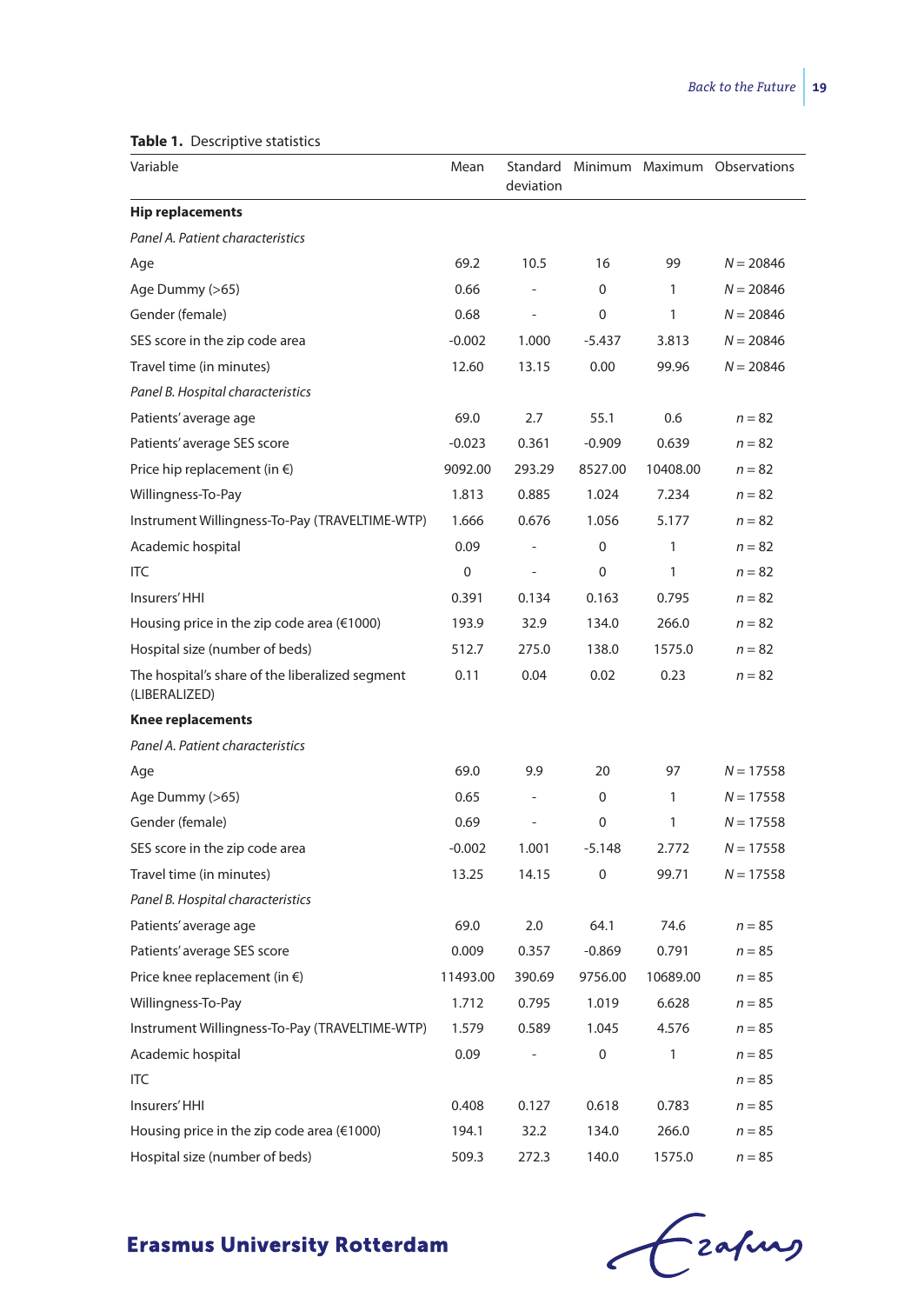#### **20** Erasmus Medical Center Rotterdam

| Variable                                                         | Mean     | Standard<br>deviation    |             |         | Minimum Maximum Observations |
|------------------------------------------------------------------|----------|--------------------------|-------------|---------|------------------------------|
| The hospital's share of the liberalized segment<br>(LIBERALIZED) | 0.11     | 0.03                     | 0.02        | 0.23    | $n = 85$                     |
| <b>Cataract surgery</b>                                          |          |                          |             |         |                              |
| Panel A. Patient characteristics                                 |          |                          |             |         |                              |
| Age                                                              | 73.5     | 10.4                     | 0.0         | 110.0   | $N = 103750$                 |
| Age Dummy (>65)                                                  | 0.81     |                          | $\Omega$    | 1       | $N = 103750$                 |
| Gender (female)                                                  | 0.61     | $\overline{\phantom{a}}$ | $\mathbf 0$ | 1       | $N = 103750$                 |
| SES score in the zip code area                                   | 0.000    | 1.000                    | $-6.171$    | 2.809   | $N = 103750$                 |
| Travel time (in minutes)                                         | 11.30    | 11.35                    | 0.00        | 99.99   | $N = 103750$                 |
| Panel B. Hospital characteristics                                |          |                          |             |         |                              |
| Patients' average age                                            | 73.3     | 2.3                      | 63.5        | 77.0    | $n = 86$                     |
| Patients' average SES score                                      | $-0.031$ | 0.385                    | $-1.148$    | 0.627   | $n = 86$                     |
| Price cataract surgery (in $\epsilon$ )                          | 1365.00  | 83.80                    | 1046.00     | 1547.00 | $n = 86$                     |
| Willingness-To-Pay                                               | 1.875    | 0.846                    | 1.018       | 5.795   | $n = 86$                     |
| Instrument Willingness-To-Pay (TRAVELTIME-WTP)                   | 1.782    | 0.805                    | 1.056       | 5.766   | $n = 86$                     |
| Academic hospital                                                | 0.08     |                          | $\mathbf 0$ | 1       | $n = 86$                     |
| Insurers' HHI                                                    | 0.421    | 0.128                    | 0.210       | 0.694   | $n = 86$                     |
| Housing price in the zip code area ( $€1000$ )                   | 192.5    | 33.4                     | 134.0       | 284.0   | $n = 86$                     |
| Hospital size (number of beds)                                   | 488.3    | 289.35                   | $0.0\,$     | 1575.0  | $n = 86$                     |
| The hospital's share of the liberalized segment<br>(LIBERALIZED) | 0.12     | 0.06                     | 0.02        | 0.44    | $n = 86$                     |

*Notes:* Summary statistics refer to *t*-1, where *t* is the merger year. *N* = total number of patients that underwent hip or knee replacements or cataract surgeries. The total number of patients that underwent cataract surgery only includes the patient's first cataract surgery.  $n =$  total number of hospitals in the sample. We calculated the patient's travel time (in minutes) to the closest hospital location.

hip replacement, 2.39 (*p*-value = 0.13) for knee replacement and 0.24 (*p*-value = 0.63) for cataract surgery. This indicates that the variable WTP is not endogenous.

The average price for hip replacements is  $\epsilon$ 9,092 (table 1). Table 3 indicates that a one-unit increase in WTP will increase prices for hip replacements by €88.69 (model 2). Following Capps, Dranove, and Satterthwaite (2003), we show how to interpret the magnitude of this estimate by considering the hospital with the highest *WTP* (i.e. *WTP*: 7.234 –table 1) and the hospital with the lowest *WTP* (i.e. *WTP*: 1.024 –table 1). Using the results of model 2, the WTP difference of 6.210 translates into a difference in the price of a hip replacement of €550.76.

For knee replacements and cataract surgeries, the WTP is not significantly related to price. Apparently, in our regression model, WTP does not explain the variation in prices for knee replacement and cataract surgeries. This means that in the market for knee

frafing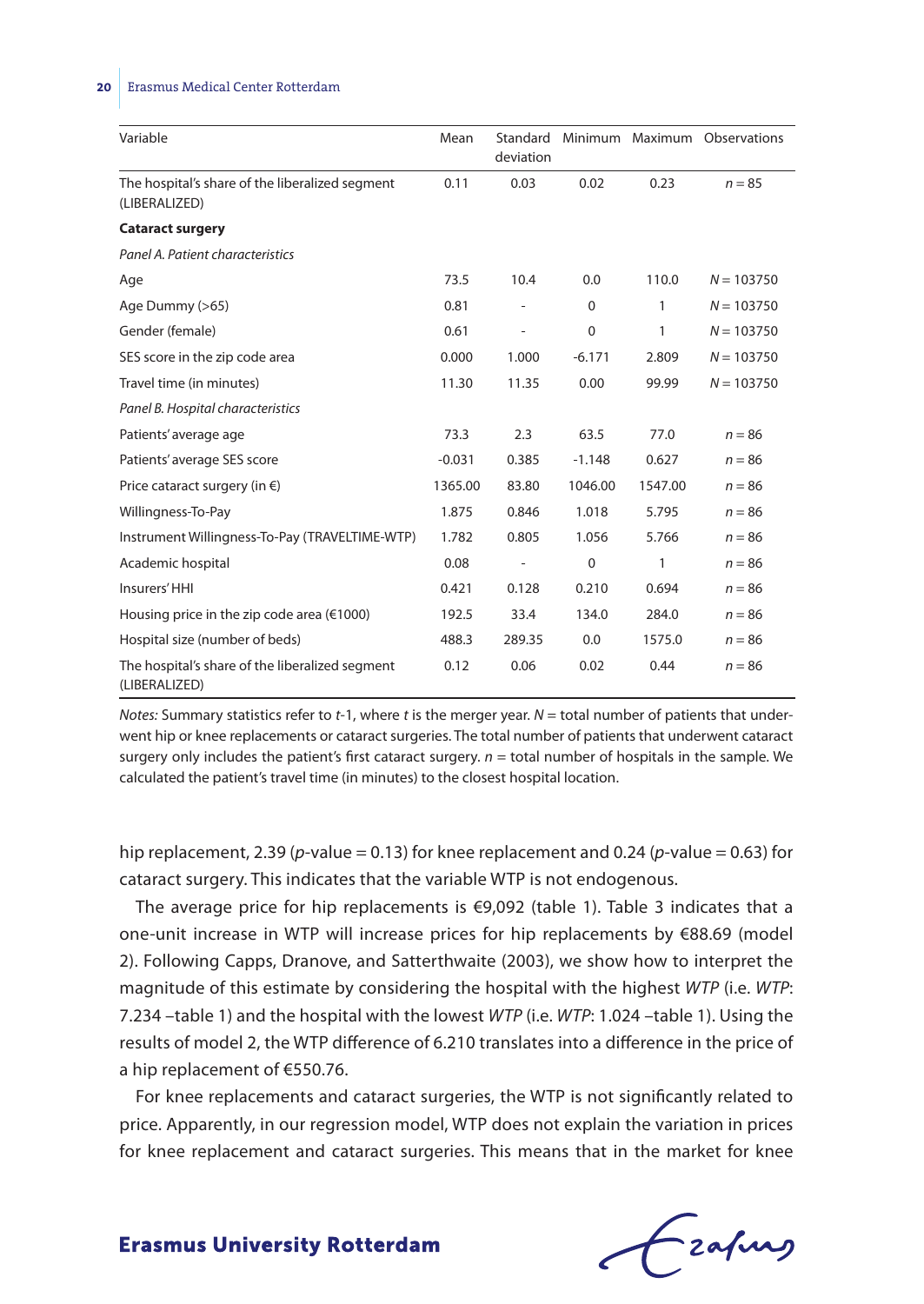|                  | Hip replacements         |                           | Knee replacements        |                          | Cataract surgery         |                          |
|------------------|--------------------------|---------------------------|--------------------------|--------------------------|--------------------------|--------------------------|
|                  | Model 1                  | Model 2                   | Model 1                  | Model 2                  | Model 1                  | Model 2                  |
| Time             | $-0.1266***$<br>(0.0018) | $-0.1488$ ***<br>(0.0010) | $-0.1248***$<br>(0.0018) | $-0.1504***$<br>(0.0011) | $-0.1343***$<br>(0.0010) | $-0.1668***$<br>(0.0005) |
| Time * Age       | $-0.0590***$<br>(0.0020) |                           | $-0.0460***$<br>(0.0019) |                          | $-0.0551***$<br>(0.0011) |                          |
| Time * Female    | $-0.0031$<br>(0.0020)    |                           | $-0.0025$<br>(0.0020)    |                          | $-0.0088***$<br>(0.0010) |                          |
| Time * SES-score | $0.0085***$<br>(0.0011)  |                           | $0.0104***$<br>(0.0011)  |                          | $0.0072***$<br>(0.0006)  |                          |
| Observations     | 20846                    | 20846                     | 17558                    | 17558                    | 103750                   | 103750                   |
| McFadden's $R^2$ | 0.68                     | 0.64                      | 0.65                     | 0.61                     | 0.72                     | 0.67                     |
| Hit-and-miss     | 0.70                     | 0.69                      | 0.67                     | 0.66                     | 0.70                     | 0.68                     |

**Table 2.** Conditional logit model of patient hospital choice for hip and knee replacements and cataract surgery<sup>a</sup>

*Notes:* Models estimated by conditional logit model with standard errors in parentheses under coefficients. Model 2 is the conditional logit model that only includes patients' travel time (see section 4C), while model 1 includes a full set of hospital dummies (not reported here) and other covariates (see section 4A). The conditional logit models are estimated on data from *t*-1, where *t* is the merger year. We restricted the patients' choice sets to the hospitals reachable within 100 minutes.

<sup>a</sup> For clarity reasons, we do not report the hospital dummies (fixed effects) here. The results are available from the authors upon request.

\*\*\* Significant at the 1 percent level.

\*\* Significant at the 5 percent level.

\* Significant at the 10 percent level.

replacements and cataract surgeries using the WTP for the WTP-based merger simulation is less meaningful than in the market for hip replacements.

#### **7. USING THE WTP FOR ANTITRUST PURPOSES**

In this section, we contrast the *ex ante* predicted price effects with the actual *ex post* price effects of a merger between a general acute care hospital (hospital M1) and a neighboring general acute care hospital that also provides some types of tertiary hospital care (hospital M2).

The actual price effects were determined through a difference-in-differences technique (Roos et al. 2017). For a detailed discussion of the method, data and results of the difference-in-differences technique, we refer to Roos et al. (2017). In sum, Roos et al. (2017) use data on hospital-insurer negotiated contract prices in the Netherlands for each of the three hospital products considered, to investigate whether the merger between hospitals M1 and M2 has led to price changes. They first estimate an aggregated difference-in-differences model ( ${}^{\dagger}P_{k} = \alpha + \sum_{j=1}^n \beta_j D_j + \lambda \cdot D_{_{l+1}} + \delta \cdot D_{_{l+1}} \cdot D_{_{merged}} + \varepsilon_{_{k}}$ )

Lzafurs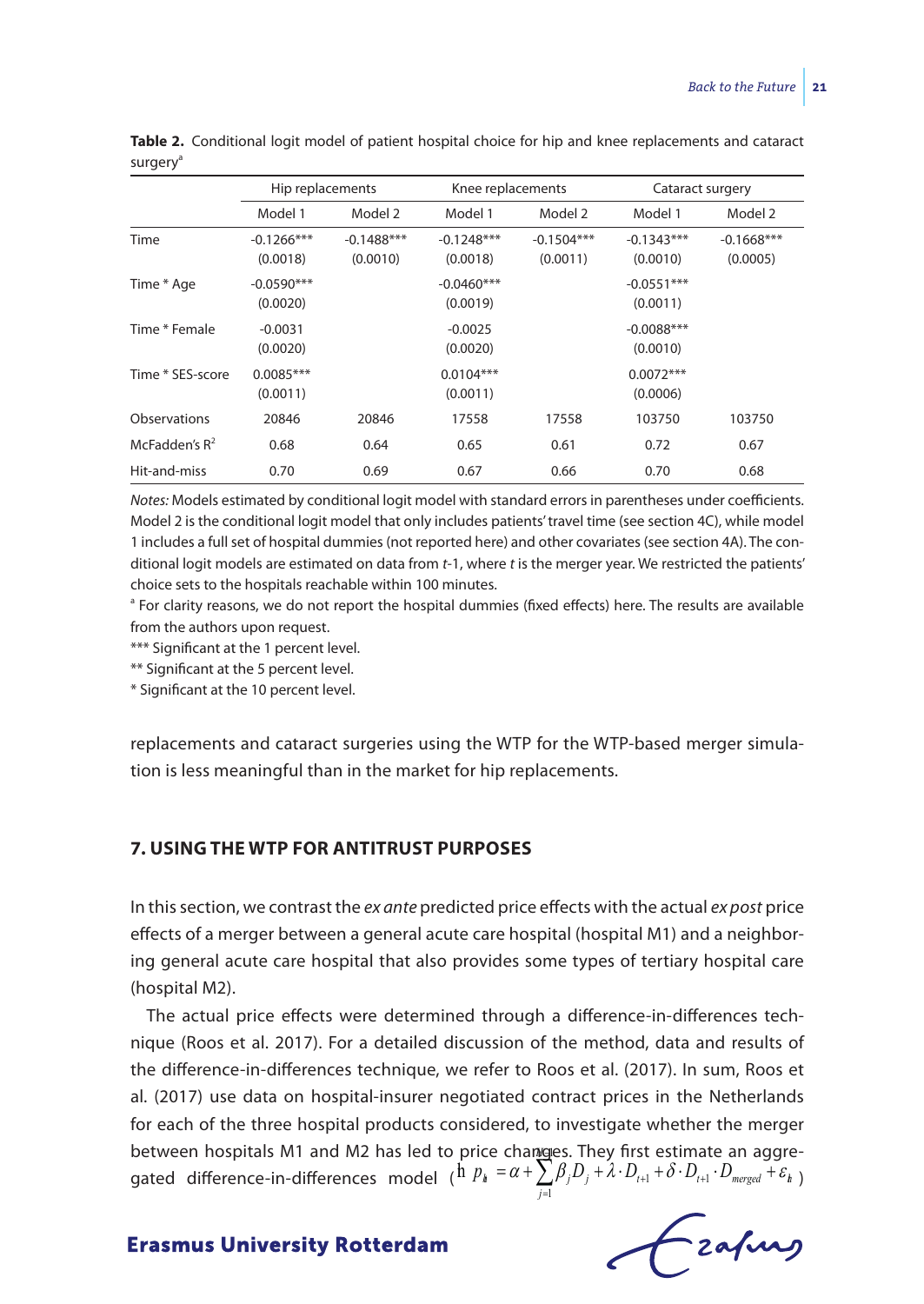|                          | Model 1              | Model 2               | Model 3               |
|--------------------------|----------------------|-----------------------|-----------------------|
| <b>Hip replacements</b>  |                      |                       |                       |
| (intercept)              | 9238.21*** (100.09)  | 8075.17*** (1515.84)  | 8027.90*** (1519.47)  |
| <b>WTP</b>               | 76.21** (33.28)      | 88.69** (40.00)       | 94.40** (42.44)       |
| <b>INSURER.HHI</b>       | $-727.75**$ (294.38) | -894.08*** (324.63)   | $-909.52***$ (335.73) |
| SESSCORE                 |                      | -91.61 (101.93)       | -95.51 (104.86)       |
| AGE                      |                      | 16.81 (20.00)         | 17.30 (20.11)         |
| <b>HOUSEPRICE</b>        |                      | $-0.24(0.98)$         | $-0.18(0.98)$         |
| HOSPITAL.TYPE            |                      | 151.25 (220.69)       | 154.75 (220.79)       |
| <b>HOSPITAL.SIZE</b>     |                      | 0.09(0.19)            | 0.09(0.19)            |
| LIBERALIZED              |                      | 279.38 (2298.29)      | 256.06 (2295.96)      |
| IV                       | <b>NO</b>            | NO.                   | YES: TRAVELTIME-WTP   |
| Observations             | 82                   | 82                    | 82                    |
| R-Squared                | 0.10                 | 0.13                  | 0.13                  |
| Adjusted R-Squared       | 0.08                 | 0.04                  | 0.04                  |
| <b>Knee replacements</b> |                      |                       |                       |
| (intercept)              | 10857.12*** (170.90) | 10805.00*** (1947.40) | 10619.25*** (1917.42) |
| <b>WTP</b>               | 14.38 (105.15)       | 3.00 (125.09)         | 37.90 (122.47)        |
| <b>INSURER.HHI</b>       | -473.89 (433.23)     | -5381.80 (450.97)     | -613.11 (447.91)      |
| <b>SESSCORE</b>          |                      | 21.99 (136.89)        | $-3.59(138.74)$       |
| AGE                      |                      | 8.25 (26.70)          | 9.88(26.27)           |
| <b>HOUSEPRICE</b>        |                      | $-2.12(1.63)$         | $-1.76(1.62)$         |
| HOSPITAL.TYPE            |                      | 153.74 (277.65)       | 156.39 (282.73)       |
| HOSPITAL.SIZE            |                      | $-0.06(0.21)$         | $-0.06(0.21)$         |
| LIBERALIZED              |                      | -394.23 (2938.10)     | -605.29 (2903.94)     |
| IV                       | <b>NO</b>            | NO                    | YES: TRAVELTIME-WTP   |
| Observations             | 85                   | 85                    | 85                    |
| R-Squared                | 0.02                 | 0.06                  | 0.06                  |
| Adjusted R-Squared       | $-0.00$              | $-0.04$               | $-0.04$               |
| <b>Cataract surgery</b>  |                      |                       |                       |
| (intercept)              | 1319.70*** (35.50)   | 803.25 (899.40)       | 295.27 (899.51)       |
| <b>WTP</b>               | 1.26(9.70)           | $-2.17(10.79)$        | $-5.94(10.77)$        |
| <b>INSURER.HHI</b>       | 100.78 (71.39)       | 33.65 (89.72)         | 47.49 (89.22)         |
| <b>SESSCORE</b>          |                      | $-19.57(32.78)$       | $-17.03(33.09)$       |
| AGE                      |                      | 10.12 (11.09)         | 10.30 (11.09)         |
| <b>HOUSEPRICE</b>        |                      | $-0.34(0.36)$         | $-0.36(0.36)$         |
| HOSPITAL.TYPE            |                      | 74.51 (83.95)         | 75.24 (83.43)         |
| <b>HOSPITAL.SIZE</b>     |                      | $-0.07(0.05)$         | $-0.07(0.05)$         |
| LIBERALIZED              |                      | -828.47 (331.48)      | -822.98** (338.05)    |

**Table 3.** Willingness-To-Pay models for hip and knee replacements and cataract surgery

Crafing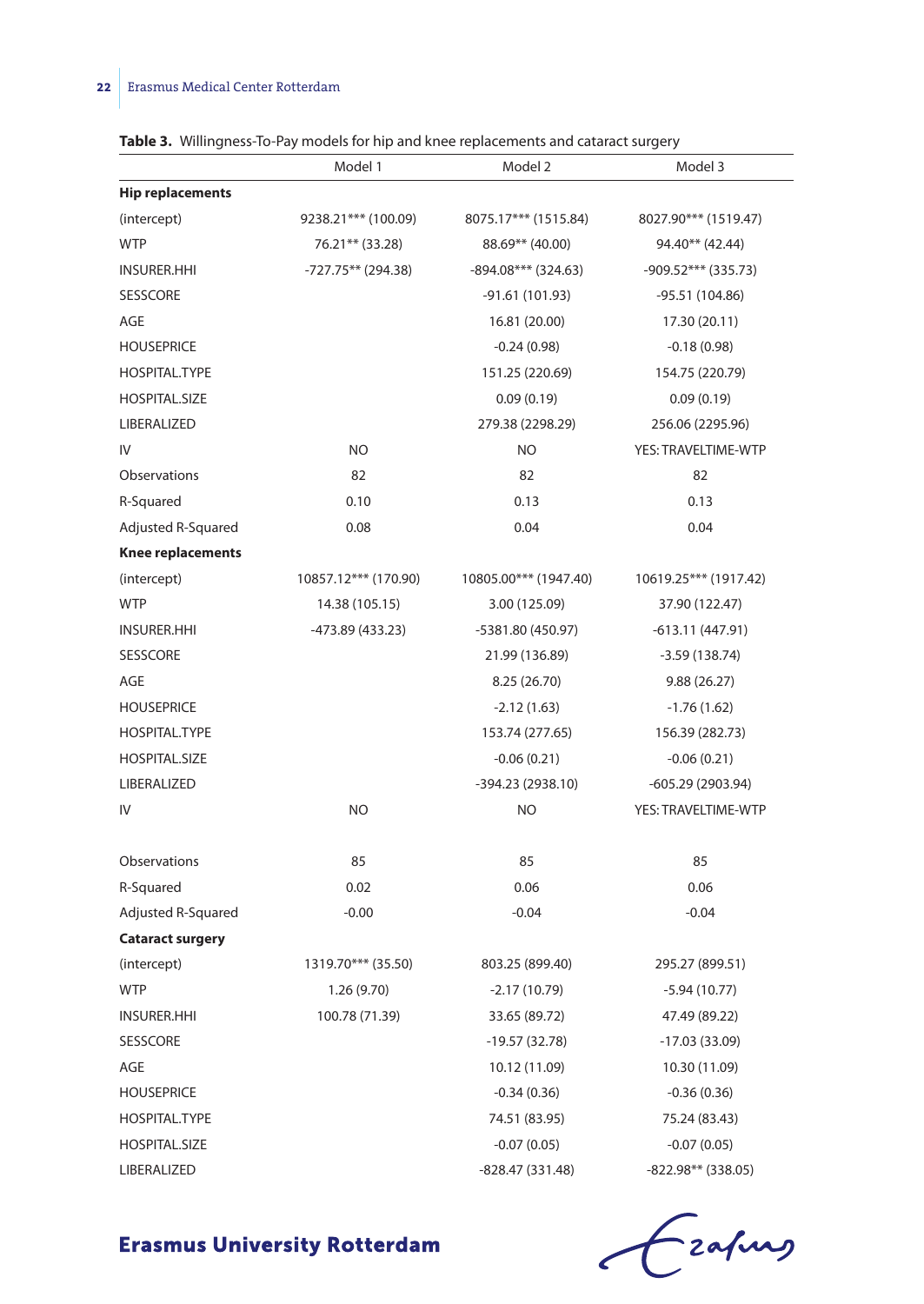|                    | Model 1 | Model 2 | Model 3             |
|--------------------|---------|---------|---------------------|
| IV                 | NO.     | NO.     | YES: TRAVELTIME-WTP |
| Observations       | 86      | 86      | 86                  |
| R-Squared          | 0.03    | 0.41    | 0.41                |
| Adjusted R-Squared | 0.00    | 0.35    | 0.35                |

*Notes:* Per product we report three models. The first model is a simple OLS model with the WTP and the insurers' market power vis-á-vis each individual hospital regressed on price. Model 2 adds control variables to model 1 and model 3 is a 2SLS model that adds control and instrumental variables. We report the MacKinnon and White (1985) Heteroskedasticity-Consistent standard errors (in parentheses under coefficients). We used data from *t*-1, where *t* is the merger year. Note that the R<sup>2</sup> for cataract surgeries is much higher than the  $R^2$  for hip and knee replacements. This is due to a higher number of ITCs in the market for cataract surgeries.

\*\*\* Significant at the 1 percent level.

\*\* Significant at the 5 percent level.

\* Significant at the 10 percent level.

and then, to show the effect of aggregating over products, locations and insurers, they remove the aggregations stepwise. The pre-merger price was based on data from the year preceding the merger (*t*-1) and the post-merger price was based on data from the year after the merger (*t*+1). Table 4 summarizes the estimated merger effects on prices of hip replacement, knee replacement and cataract surgery for hospitals M1 and M2 in comparison with the average price change pre- and post-merger in a control group. Roos et al. (2017) find evidence of heterogeneous price effects for a merger between neighboring hospitals across hospital products and hospital locations. Their result is robust for different control groups and different model specifications.

The *ex ante* predictions for merger-induced price increases were calculated using the Option Demand method as described in section 3C. Table 5 displays the predicted WTP increases. To see how a merger affects WTP, we looked at the change in the predicted WTPs. In the case of hip replacements, the WTP for hospital M1 increased by 25.7%, and the WTP for hospital M2 increased by 11.7%. Both of these increases were substantial. In general, patients are more willing to pay for the inclusion of hospital M1 than hospital M2. This is not surprising because the merger also had a differential impact on the structure of the market in which the hospitals were competing. Hospital M1 is located in an isolated geographical area and hospital M2 was the largest competitor to hospital M1 pre-merger. Hospital M2, in contrast, is subject to notable competitive pressure from (at least) five other hospitals in the three submarkets studied in this paper. Note that table 4 suggests that the price increases are higher for hospital M1 than for hospital M2, a finding which is only statistically significant for hip replacements.

Next, the increase in the hospital specific prices due to merger can be determined using equations (4) and (5). From equations (4) and (5) it follows that we were able to calculate the predicted increase in prices for hospital *j* as:

frafing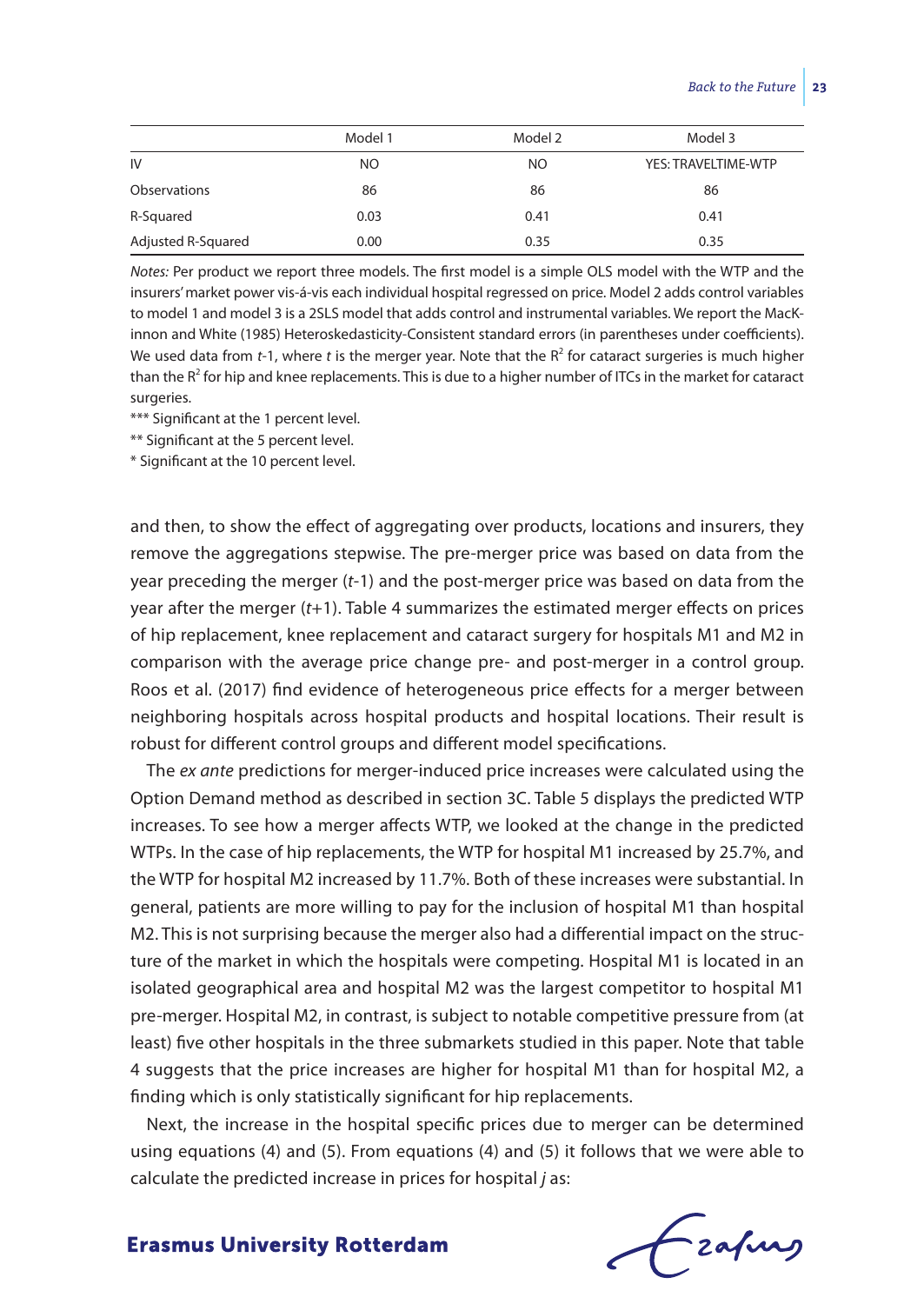|                      | Merger effect on price (DiD coefficient) |
|----------------------|------------------------------------------|
| Panel A. Hospital M1 |                                          |
| Hip replacements     | $0.090*(0.053)$                          |
| Knee replacements    | 0.021(0.062)                             |
| Cataract surgery     | 0.027(0.057)                             |
| Panel B. Hospital M2 |                                          |
| Hip replacements     | $-0.035(0.053)$                          |
| Knee replacements    | $-0.064(0.062)$                          |
| Cataract surgery     | $-0.049(0.057)$                          |

**Table 4.** Merger effect on prices of hip and knee replacements and cataract surgery for hospitals M1 and M2 in comparison to average price changes pre- and post-merger in a control group (retrospective analysis)

*Notes:* Time period is *t*-2 and *t*+2, where *t* is the merger. Models estimated by OLS with standard errors in parentheses under coefficients. Null hypothesis: difference-in-difference estimator is equal to zero. *Source:* Roos et al. 2017.

\*\*\* Significant at the 1 percent level.

\*\* Significant at the 5 percent level.

\* Significant at the 10 percent level.

(8)  $\frac{\hat{a}(w_j^{post} - w_j^{pre})}{PRICF}$ Example 1 at the contract of the same  $\frac{\widehat{a}(w_i^{post} - w_i^{pre})}{PRICE_j}$  $\stackrel{v_j}{\cdot}$ ,

where  $\widehat{PRICE}$  *j* is the fitted pre-merger price of hospital *j* and  $\widehat{\alpha}$  is the estimated coefficient of the WTP that is obtained by equation (7). As discussed above, we only estimate the predicted price increases for hip replacements. Table 6 compares the results with the *ex post* estimates.

We constructed 90% and 95% confidence intervals for the predicted and estimated price increases using the student *t* distribution of  $\hat{a}$  and treatment effect, respectively. Care should be taken in interpreting the results as the *ex post* estimates have large confidence intervals.

The merger simulation showed that the prices for hip replacements in hospitals M1 and M2 were likely to increase significantly, although at a different magnitude. The confidence intervals of the predicted price increases are all nested within the confidence intervals of the actual price increases. Given that the confidence intervals of the *ex post* estimates are quite large, however, we should be cautious in interpreting this result as evidence that the OD method is able to accurately predict price increases after merger. If we were to ignore this for a moment, because Roos et al. (2017) showed that the *ex post* estimation was robust for different control groups and different model specifications, table 6 suggest that OD method overestimates the price effects for hospital M2 and underestimates the price effects for hospital M1.

frafing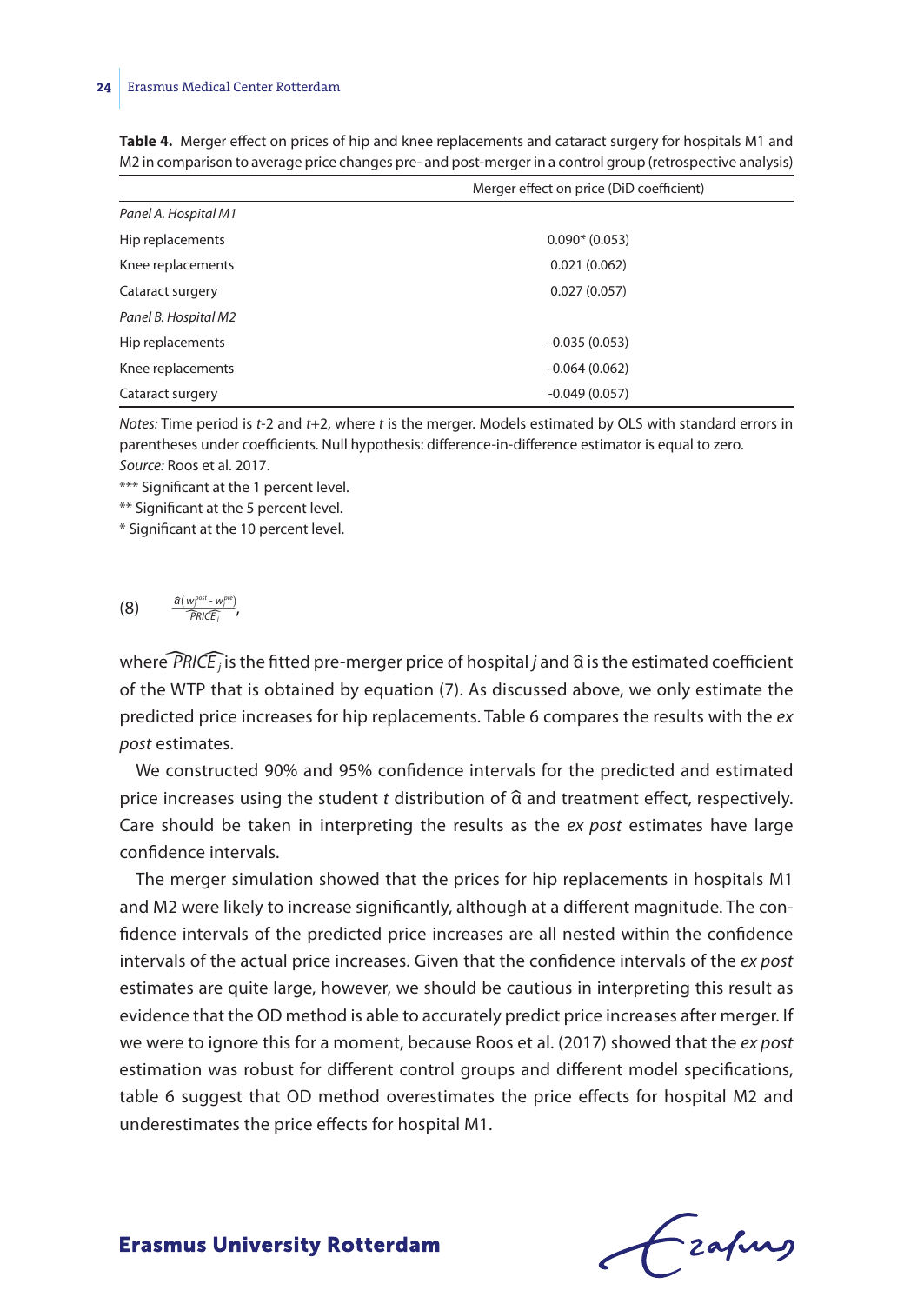|                      | Pre-merger price<br>(mean in $\epsilon$ ) | Pre-merger WTP | Absolute increase<br>in WTP after<br>merger |
|----------------------|-------------------------------------------|----------------|---------------------------------------------|
| Panel A. Hospital M1 |                                           |                |                                             |
| Hip replacements     | 9135.66                                   | 4.668          | 1.199                                       |
| Knee replacements    | 10693.64                                  | 4.706          | 0.994                                       |
| Cataract surgery     | 1393.25                                   | 3.655          | 1.530                                       |
| Panel B. Hospital M2 |                                           |                |                                             |
| Hip replacements     | 9064.99                                   | 2.296          | 0.268                                       |
| Knee replacements    | 10645.73                                  | 2.021          | 0.322                                       |
| Cataract surgery     | 1358.92                                   | 2.500          | 0.157                                       |

**Table 5.** Hospital specific change in WTP after merger for hip and knee replacements and cataract surgery

*Notes:* For the pre-merger WTP, we used data from *t*-1, where *t* is the merger year (WTP estimation using the results from table 3, model 2). For the change in WTP after merger, we used data from *t*-1 and *t*+1, where *t* is the merger year (change in WTP using the results from table 3, model 2).

|  |  |  |  |  | Table 6. Predicted and estimated price increases for hip replacements due to merger |
|--|--|--|--|--|-------------------------------------------------------------------------------------|
|--|--|--|--|--|-------------------------------------------------------------------------------------|

|                      | Ex ante predictions (by the Option<br>Demand Method) |                 |                 | Ex post estimates (by the difference-in-<br>differences estimates) |                   |                   |
|----------------------|------------------------------------------------------|-----------------|-----------------|--------------------------------------------------------------------|-------------------|-------------------|
|                      | % price<br>increases                                 | 95% CI          | 90% CI          | % price<br>increase                                                | 95% CI            | 90% CI            |
| Panel A. Hospital M1 |                                                      |                 |                 |                                                                    |                   |                   |
| Hip replacements     | 1.16                                                 | $[0.12 - 2.21]$ | $[0.29 - 2.04]$ | 9.00                                                               | $[-1.63 - 19.63]$ | $[0.13 - 17.87]$  |
| Panel B. Hospital M2 |                                                      |                 |                 |                                                                    |                   |                   |
| Hip replacements     | 0.26                                                 | $[0.03 - 0.50]$ | $[0.07 - 0.46]$ | $-3.50$                                                            | $[-14.13 - 7.13]$ | $[-12.37 - 5.37]$ |

*Notes:* The increases in the hospital specific prices due to merger are determined using equations 4 and 5. The *ex post* estimates are obtained using a difference-in-differences technique, which is reported in Roos et al. (2017).

## **8. CONCLUSION**

The aim of this paper is to examine the predictive power of the option demand (OD) method for hospital mergers. Like other merger simulation models (MSMs), the OD method has clear advantages over more traditional market definition approaches because it provides antitrust agencies with direct evidence about the expected effects of the merger and does not require questionable assumptions to be made on the relevant (geographic) market. Also, studies that contrasted the predictions by the OD method and several traditional measures concluded that the OD model outperforms ad hoc measures in predicting prices (Garmon 2016; Dranove & Ody 2016).

Antitrust agencies should aim to use MSMs that are able to explain outcomes in the relevant market reasonable well, for example by demonstrating that the model accu-

Czafing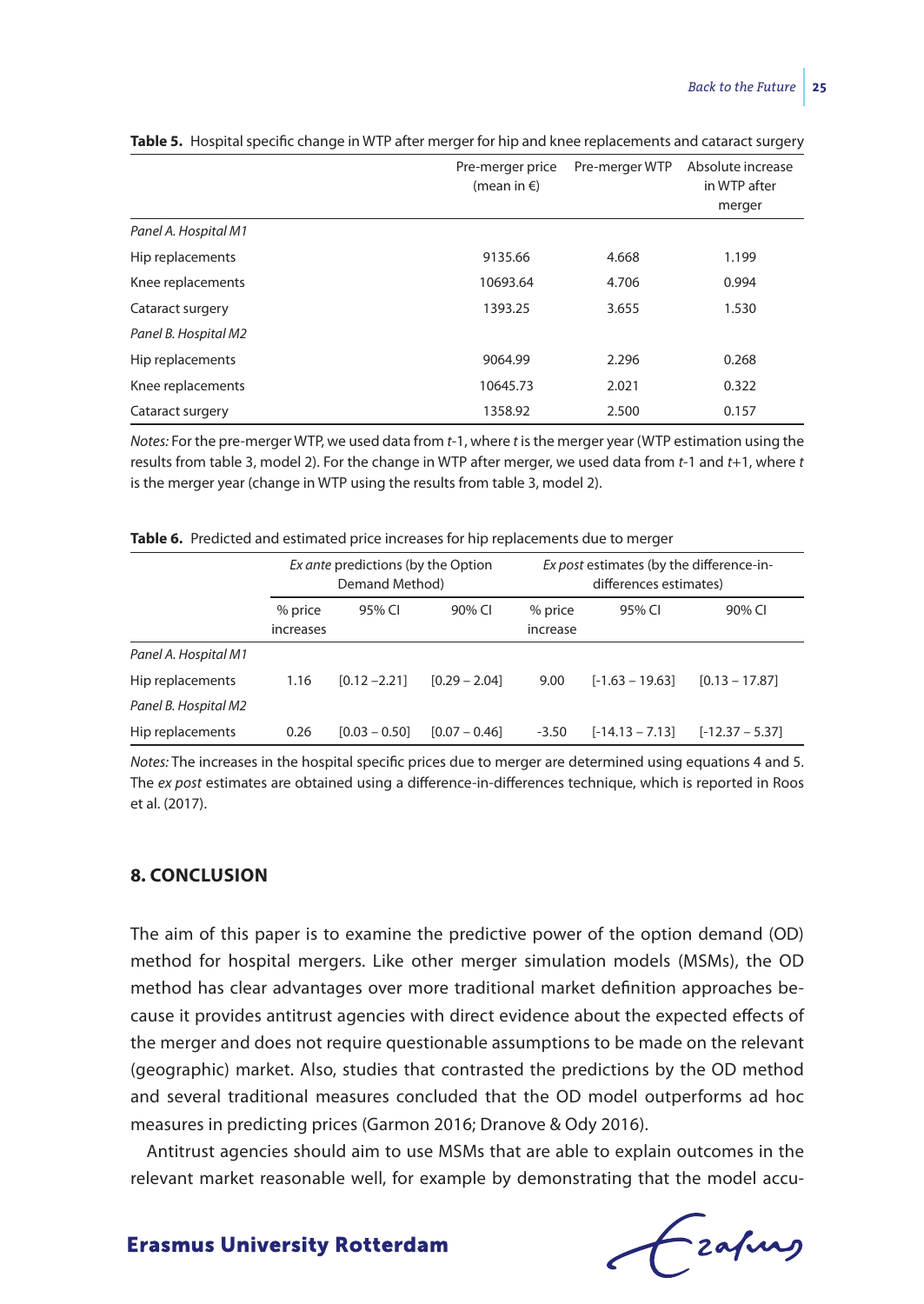rately predicts the effects of mergers in the same industry (Budzinsky and Ruhmer 2009; Werden, Froeb, and Scheffman 2004). We have contrasted the findings of this prospective method of analysis with the findings of a retrospective study involving a consummated Dutch hospital merger (Roos et al. 2017). Our results indicate that there is a relationship between WTP and prices for hip replacements. We were not able to establish a relationship between WTP and prices for knee replacements and cataract surgeries. We therefore only estimated a reduced-form merger simulation for hip replacements. The comparison between the reduced-form merger simulation and *ex post* estimates suggest that the OD method overestimates the price effects for hospital M2 and underestimates the price effects for hospital M1. Yet, the overestimation is not statistically significant.

Garmon (2016) also finds mixed results for the performance of the reduced-form merger simulation in the US. Hence, we conclude that although the OD method could be a valuable addition to the antitrust agencies' toolkit in signaling potentially anticompetitive merger effects, our findings also indicate that more research is necessary. For example, the explanatory power of our regression models is quite low. This may either indicate that the model needs to be reconsidered to find factors that have higher explanatory power or that the model does not (yet) fit the Dutch healthcare market well enough. With respect to the latter, we concluded in section 2B that the OD method is applicable to the free-pricing segment of the Dutch hospital industry. However, the industry is in transition and the number of health insurers offering contracts with restricted provider networks has increased over the years. As the OD method depends upon the bargaining relationship between health insurers and hospitals, we expect that the relationship between WTP and price will get stronger as the threat of selective contracting becomes more credible.

frafing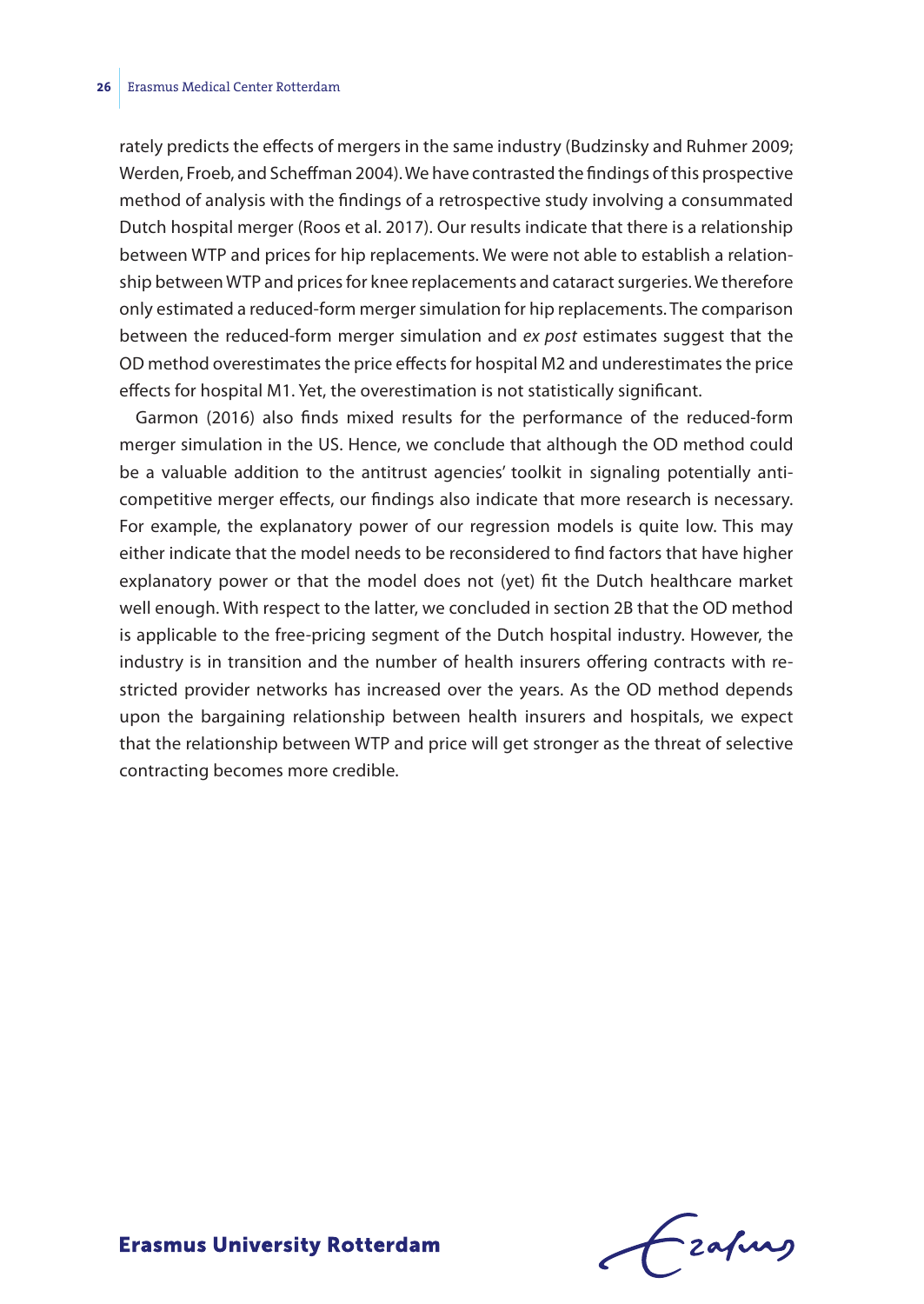#### **REFERENCES**

- Argue, David A., and Richard T. Shin. 2009. "An Innovative Approach to an Old Problem: Hospital Merger Simulation" *Antitru*st 24 (1): 49-54.
- Baker, Jonathan B. 2003. "Why did the antitrust agencies embrace unilateral effects?" *George Mason Law Review* 12 (1): 31-37.
- Balan, David J., and Keith Brand. 2013. "Simulating hospital merger simulations"*. Working paper.*
- Balan, David J., and Keith Brand. 2015. "Simulating hospital merger simulations"*. Unpublished Draft.* Avaliable at https://works.bepress.com/david\_balan/7/
- Brand, Keith, and Christopher Garmon. 2014. *Hospital Merger Simulation*. Member Briefing Antitrust Practice Group: American Health Lawyers Association.
- Beukers, Puck D.C., Ron G.M. Kemp, and Marco Varkevisser. 2014. "Patient hospital choice for hip replacement: empirical evidence from the Netherlands" *European Journal of Health Economics* 15(9): 927-936.
- Björnerstedt, Jonas, and Frank Verboven. 2016. "Does merger simulation work? Evidence from the Swedish analgesics market" *American Economic Journal: Applied Economics* 8 (3): 125-164.
- Budzinski, Oliver, and Isabel Ruhmer. 2009. "Merger Simulation in Competition Policy: a Survey" *Journal of Competition Law and Economics* 6 (2): 277-319.
- Capps, Cory, David Dranove, and Mark Satterthwaite. 2003. "Competition and market power in option demand markets" *The RAND journal of economics* 34 (4): 737-763.
- Capps, Cory, David Dranove, Shane Greenstein, and Mark Satterthwaite. 2002. "Antitrust policy and hospital mergers: recommendations for a new approach" *The Antirust Bulletin* 47: 677-714.
- Capps, Cory, David Dranove, Shane Greenstein, and Mark Satterthwaite. 2001. *The silent majority fallacy of the Elzinga-Hogarty criteria: a critique and new approach to analyzing hospital mergers*. "NBER Working Paper 8216". Cambridge: National Bureau of Economic Research.
- Chandra, Amitabh, Amy Finkelstein, Adam Sacarny, and Chad Syverson. 2016. "Health Care Exceptionalism? Performance and Allocation in the US Health Care Sector" *American Economic Review* 106 (8): 2110-2144.
- Chou, Shin-Yi, Mary .E. Deily, Suhui. Li, and Yi Lu. 2014. "Competition and the impact of online hospital report cards" *Journal of Health Economics* 34 (1): 42-58.
- Cooper, Zack, Stephen Gibbons, Simon Jones, and Alistair McGuire. 2011. "Does hospital competition save lives? Evidence from the English NHS patient choice reforms" *The Economic Journal* 121: 228-260.
- Conlon, Christopher, and Julie Mortimer. 2013. *An Experimental Approach to Merger Evaluation*. "NBER working paper 19703". Cambridge: National Bureau of Economic Research.
- Davis, Peter J., and Eliana Garcés. 2010. *Chapter 8: Merger Simulation*. In: "Quantitative techniques for competition and antitrust analysis". (eds. Davis. P.J. & E. Garcés). Princeton: Princeton University Press. 382-434.
- Dranove, David, and Christopher Ody. 2016. "Evolving measures of provider market power" *American Journal of Health Economics* 2 (2): 145-160.
- Dranove, David, and Andrew Sfekas. 2009. "The Revolution in Health Care Antitrust: New Methods and Provocative Implications" *The Milbank Quarterly* 87 (3): 607-632.
- Dranove, David, and William D. White. 1996. "Specialization, Option Demand and the Pricing of Medical Specialists" *Journal of Economics and Management Strategy* 5: 277-306.
- Elzinga, Kenneth G., and Anthony W. Swisher. 2011. "Limits of the Elzinga-Hogarty Test in Hospital Mergers: The Evanston Case" *International Journal of the Economics of Business* 18 (1): 133-146.

Czafing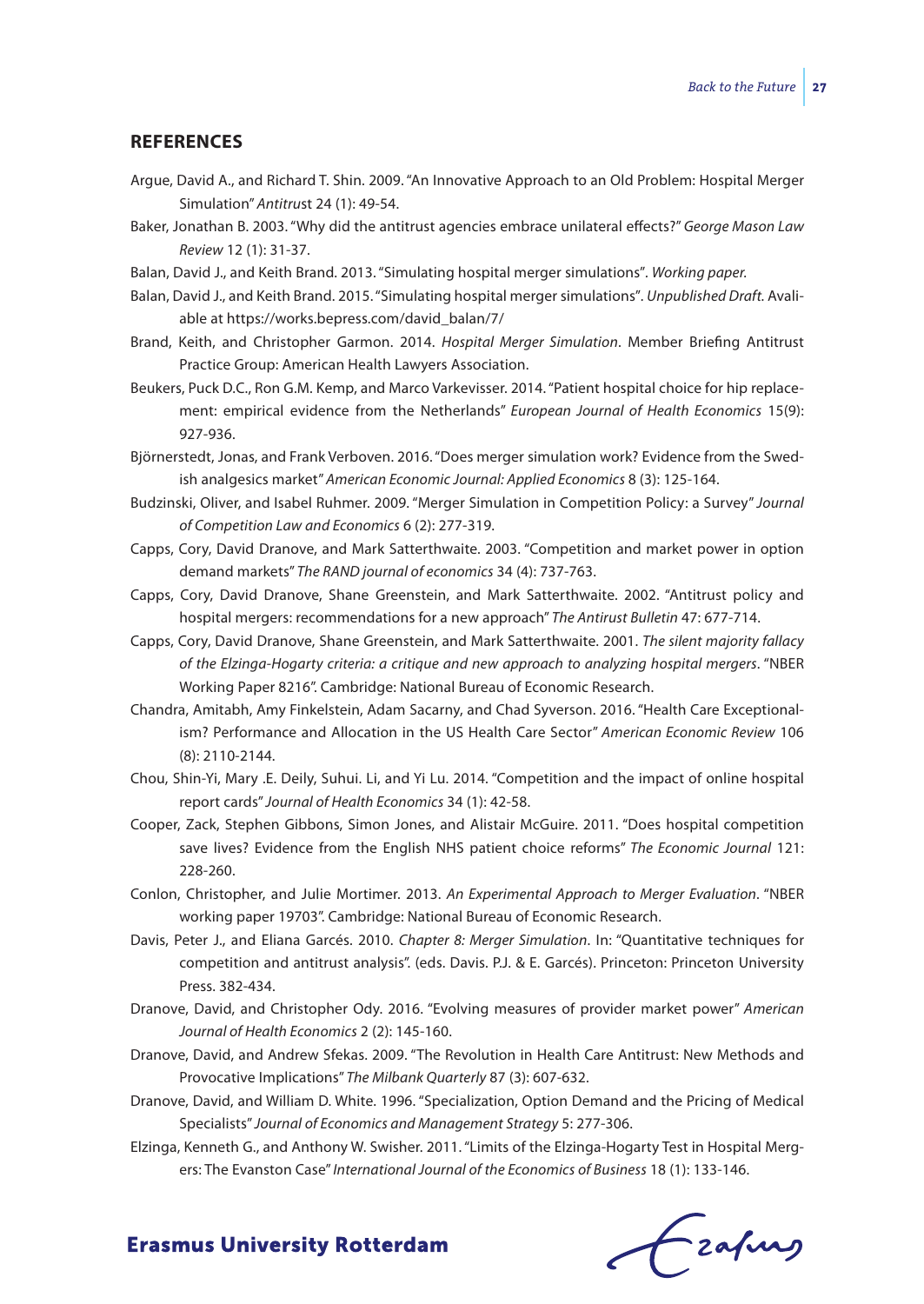#### **28** Erasmus Medical Center Rotterdam

- European Commission (EC). 2004. *Guidelines on the assessment of horizontal mergers under the Council Regulation on the control of concentrations between undertakings. (2004/C 31/03).* "Official Journal of the European Union" C 31: 5-18.
- Evans, William N., Luke M. Froeb, and Gregory J. Werden. 1993. "Endogeneity in the concentration-price relationship: causes, consequences and cures" *The Journal of Industrial Economics* 4: 431-438.
- Farrell, Joseph, David J. Balan, Keith Brand, and Brett W. Wendling. 2011. "Economics at the FTC: Hospital Mergers, Authorized Generic Drugs, and Consumer Credit Markets" *Review of Industrial Organization* 39 (4): 271-296.
- Frank. Matthew B., John Hsu, Mary Beth Landrum, and Michael E. Chernew. 2015. "The impact of a tiered network on hospital choice" *Health Services Research* 50 (5): 1628-1648.
- Friberg, Richard, and André Romahn. 2015. "Divestiture requirements as a tool for competition policy: A case from the Swedish beer market" *International Journal of Industrial Organization* 42: 1- 18.
- Garmon, Christopher. 2016. "The Accuracy of Hospital Merger Screening Methods"*. Working paper Federal Trade Commission*. Washington DC: Federal Trade Commission.
- Gaynor, Martin, Kate Ho, and Robert J. Town. 2015. "The Industrial Organization of Health-Care Markets" *Journal of Economic Literature* 53 (2): 235-284.
- Gaynor, Martin, Samuel A. Kleiner., and William B. Vogt. 2011. *A Structural Approach to Market Definition with an Application to the Hospital Industry* "NBER working paper 16656". Cambridge: National Bureau of Economic Research.
- Gaynor, Martin, Carol Propper, and Stephan Seiler. 2016. "Free to Choose? Reform, Choice and Considation Sets in the English National Health Service" *American Economic Review* 106 (11): 3521-3557.
- Gaynor, Martin, Rodrigo Moreno-Serra, and Carol Propper. 2013. "Death by Market Power: Reform, Competition, and Patient Outcomes in the National Health Service" *American Economic Journal: Economic Policy* 5 (4): 134-66.
- Gaynor, Martin, and Robert J. Town. 2012. *Chapter 9. Competition in Health Care Markets*. In: "Handbook of Health Economics Volume 2". (eds: McGuire, T., M.V. Pauly & P.P. Barros). Amsterdam: Elsevier North-Holland. 499-637.
- Gowrisankaran. G., A. Nevo & R. Town. 2015. "Mergers when prices are negotiated: Evidence from the hospital industry" *American Economic Review* 105 (1): 172-203.
- Greenfield, Daniel, Nicholas Kreisle, and Mark Williams. 2015. *Simulating a Homogeneous Product Merger: A Case Study on Model Fit and Performance* "Federal Trade Commission Working paper 327" Washington: Federal Trade Commission.
- Gutacker, Nils, Luigi Siciliani, Giuseppe Moscelli, and Hugh Gravelle. 2016. "Choice of hospital: Which type of quality matters?" *Journal of Health Economics.* 50: 230-246.
- Halbersma, Rein. 2013. "MergerAnalysis: Merger Analysis package". R package version 0.9.6. http:// www.R-project.org/
- Ho, Katherine, and Ariel. Pakes. 2014. "Hospital choices, hospital prices, and financial incentives to physicians" *American Economic Review* 104 (12): 3841-3884.
- Ho. Katherine. 2009. "Insurer-Provider Networks in the Medical Care Market" *American Economic Review* 99 (1): 393-430.
- Huber, Peter J. 1964. "Robust estimation of a location parameter" *The Annals of Mathematical Statistics* 35 (1): 73-101
- Kalbfleisch, Pieter. 2005. *European Merger Control: A Case of Second Mover Advantage?* In: "Modeling European Mergers: Theory, Competition Policy & Case Studies". (eds. Bergeijk, van, P.A.G. & E. Kloosterhuis). Cheltenham: Edward Elgar Publishing Limited. 27-34.

Czafing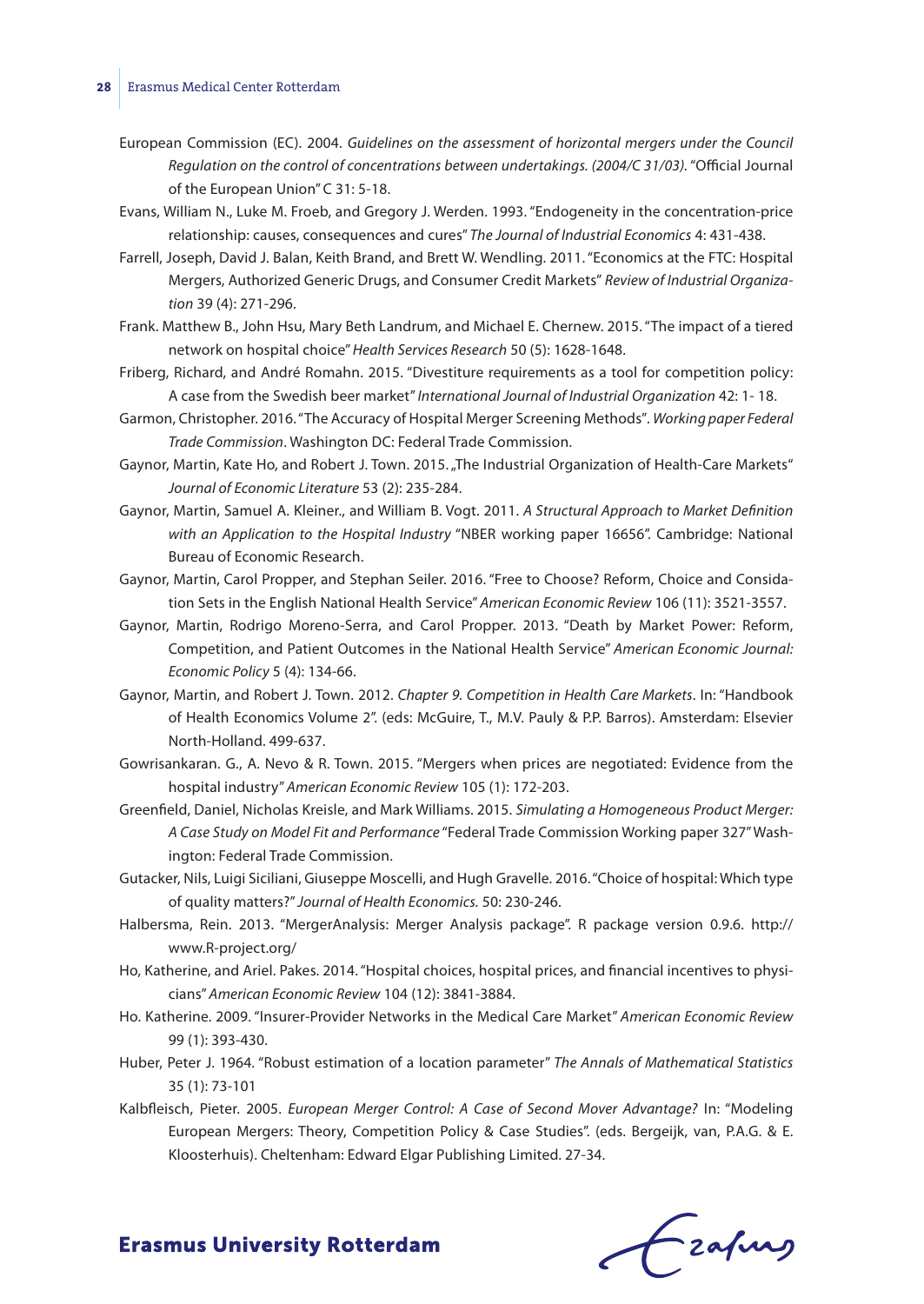- Kaplow, Louis. 2011. "Market Definition and the Merger Guidelines" *Review of Industrial Organization* 39 (1-2): 107-125.
- Kessler, Daniel, and Mark McClellan. 2000. "Is hospital competition socially wasteful?" *Quarterly Journal of Economics* 115 (2): 577-615.
- MacKinnon, James G., and Halbert White. 1985. "Some Heteroskedasticity-Consistent Covariance Matrix Estimators with Improved Finite Sample Properties" *Journal of Econometrics* 29: 305–325.
- McFadden, Daniel. 1974. *Conditional logit analysis of qualitative choice behavior*. In: "Frontiers in econometrics" (ed. Zarembka, P.). New York: Academic Press. 105-142.
- Peters, Craig. 2006. "Evaluating the Performance of Merger Simulation: Evidence from the US Airline Industry" *The Journal of Law & Economics* 49 (2): 627-649.
- Pinkse, Joris, and Margaret E. Slade. 2004. "Mergers, brand competition and the price of a pint" *European Economic Review* 48 (3): 617-643.
- Pope, Devin G. 2009. "Reacting to rankings: Evidence from "America's Best Hospitals" *Journal of Health Economics* 28 (6): 1154-1165.
- Roos, Anne-Fleur, Ramsis R. Croes, Victoria Shestalova, Marco Varkevisser, and Frederik T. Schut. 2017. *Price effects of a hospital merger: heterogeneity across health insurers, hospital products and hospital locations*. "Working paper April 2017". Rotterdam: Erasmus University Rotterdam.
- Rousseeuw, Peter J., and Katrien van Driessen. 1999. "A fast algorithm for the minimum covariance determinant estimator" *Technometrics* 41: 212–223.
- Sacher, Seth, and Louis Silvia. 1998. "Antitrust issues in defining the product market for hospital services" *International Journal of the Economics of Business* 5 (2): 181-202.
- Schut, Frederik T., and Wynand P.M.M van de Ven. 2005. "Rationing and competition in the Dutch healthcare system" *Health Economics* 14: S59-S74.
- Schut, Frederik T., and Wynand P.M.M. van de Ven. 2011. "Effects of purchaser competition in the Dutch health system: is the glass half full or half empty?" *Health Economics, Policy and Law* 6: 109-123.
- Shapiro, Carl. 2010. "The 2010 Horizontal Merger Guidelines: From Hedgehog to Fox in Fourty Years" *Antitrust Law Journal* 7: 701-759.
- Staiger, Douglas, and James H. Stock. 1997. "Instrumental Variables Regression with Weak Instruments" *Econometrica* 65: 557-586.
- Stock, James H., and Motohiro Yogo. 2005. *Testing for Weak Instruments in Linear IV Regression*. In: "Identification and Inference for Econometric Models: Essays in Honor of Thomas Rothenberg". (eds. Andrews, D.W.K., and J.H. Stock). Cambridge: Cambridge University Press. 80-108.
- Tenn, Steven. 2011. "The Price Effects of Hospital Mergers: A Case Study of the Sutter-Summit Transaction" *International Journal of the Economics of Business* 18 (1): 65-82.
- Town, Robert J., and Gregory Vistnes. 2001. "Hospital competition in HMO networks" *Journal of Health Economics* 20 (5): 733–753.
- Train, Kenneth. 2009. *Chapter 2: Properties of Discrete Choice Models*. In: "Discrete choice methods with simulation" (2<sup>nd</sup> ed.). New York: Cambridge University Press. 11-75.
- Walker, Mike. 2005. "The Potential for Significant Inaccuracies in Merger Simulation Models" *Journal of Competition Law & Economics* 1 (3): 473-496.
- Weinberg, Matthew C., and Daniel Hosken. 2013. "Evidence on the Accuracy of Merger Simulations" *Review of Economics and Statistics* 95 (5): 1584-1600.
- Weinberg, Matthew C. 2011. "More Evidence on the Performance of Merger Simulations" *American Economic Review* 101 (3): 51-55.

Czafing